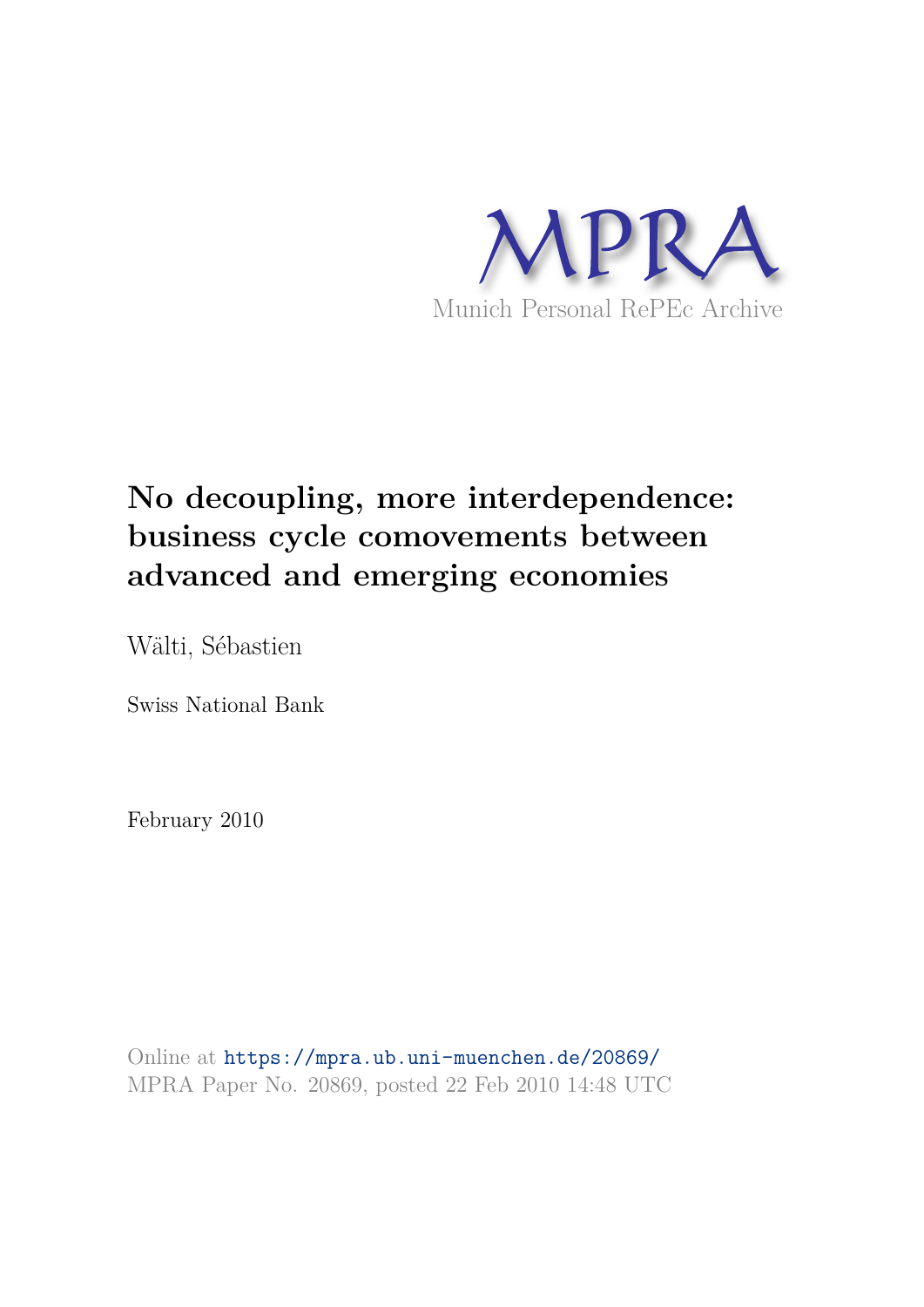# No decoupling, more interdependence: business cycle comovements between advanced and emerging economies<sup>∗</sup>

Sébastien Wälti<sup>†</sup> Swiss National Bank

February 2010

#### Abstract

The decoupling hypothesis is the idea that business cycles in emerging market economies have become more independent from business cycles in advanced economies in recent years. Decoupling essentially amounts to a structural break in the degree of business cycle interdependence between the two groups of economies, and it can be tested as such. We develop an innovative measure of business cycle interdependence based on the Euclidean distance, available at the annual frequency, which allows for a proper test for a structural break in a graphical setup. We also make use of a standard econometric test. Both approaches point to the same conclusion: there has been no decoupling in recent years. In fact, the degree of business cycle interdependence has become stronger.

JEL Classification: E32, F15, F36, F41, O47.

Keywords: Business cycle; synchronisation; globalization; decoupling; emerging markets.

<sup>∗</sup>The views expressed in this paper are those of the author and do not necessarily represent those of the Swiss National Bank.

<sup>&</sup>lt;sup>†</sup>Swiss National Bank, Börsenstrasse 15, 8022 Zürich, Switzerland. Email: sebastien.waelti@snb.ch. Phone: +41 44 6313943.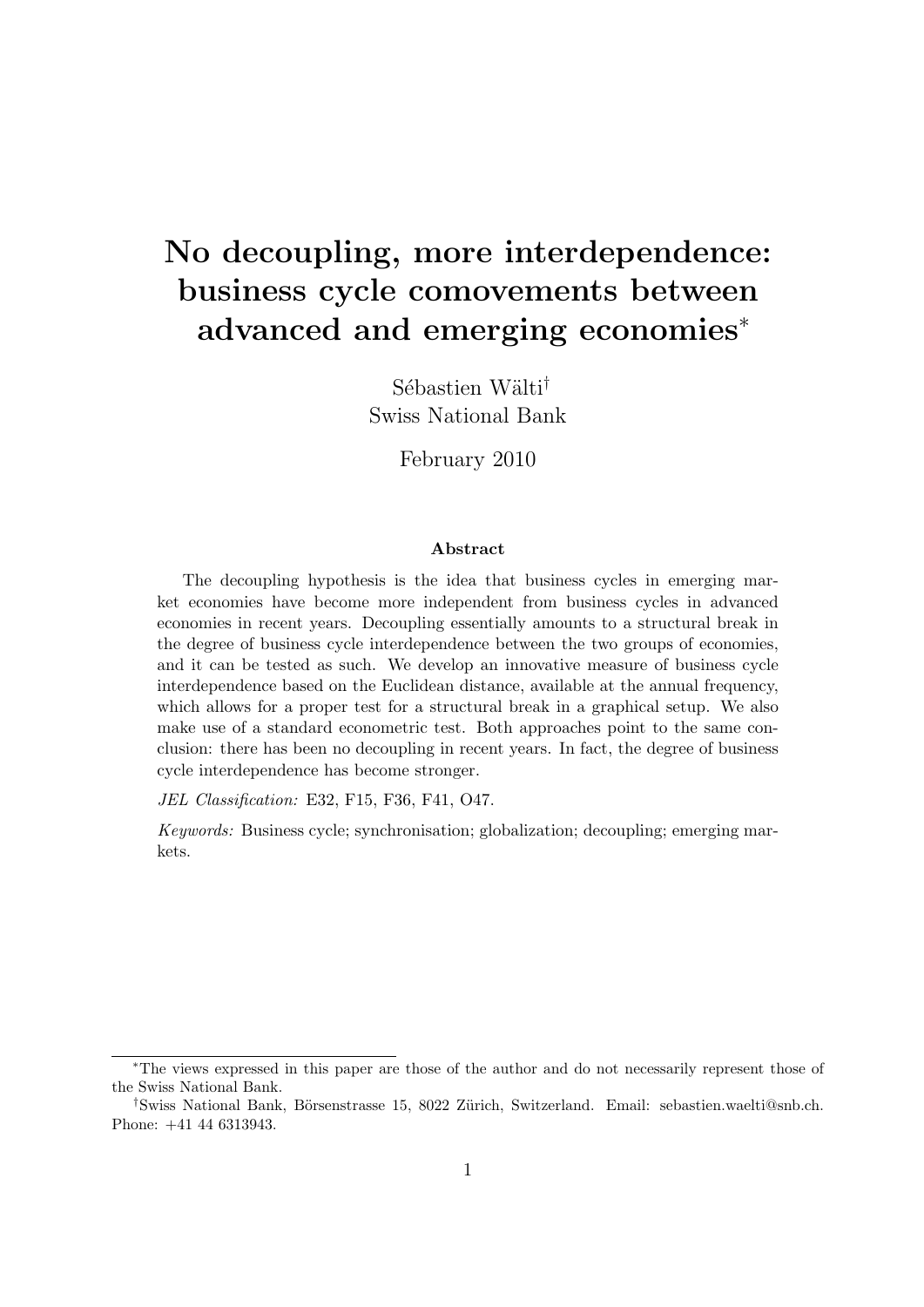### 1 Introduction

The decoupling hypothesis is the idea that business cycles in emerging market economies have become more independent from business cycles in advanced economies during the last decade. Proponents of the decoupling hypothesis argue that over the last decade, emerging markets have achieved stronger growth in domestic demand, thereby lowering the relative contribution of net exports to economic growth. Moreover, emerging markets have allegedly also managed to strengthen domestic policy frameworks and to reduce external vulnerabilities, thereby increasing the scope for counter-cyclical policies to mitigate the impact of external shocks. Consequently, it is argued, these developments imply that emerging markets have decoupled from advanced economies.

The decoupling hypothesis runs against the idea that globalisation, namely stronger trade and financial linkages across countries, facilitates the international transmission of country-specific shocks, thus leading to greater business cycle synchronisation. Since emerging markets have become more integrated into the world economy, one would expect greater business cycle interdependence with advanced economies. Indeed, the decoupling hypothesis is difficult to reconcile with the extensive empirical evidence supporting the idea that trade and financial integration lead to greater business cycle synchronisation.

Testing the decoupling hypothesis amounts to testing for the presence of a structural break in the degree of business cycle interdependence between advanced and emerging market economies. We follow two approaches. First, we provide graphical evidence on the degree of business cycle interdependence between regional groups of emerging markets and four aggregates of advanced economies. The bulk of the literature on business cycle synchronisation makes use of correlation coefficients to measure interdependence. In the context of the decoupling hypothesis, such a measure is problematic since decoupling is expected to have occurred in recent years. Since correlation coefficients must be estimated over relatively large sub-samples of the data, they do not display enough variation over recent years. Therefore, pinning down a structural break with any decent degree of precision remains largely illusory. In contrast with the existing literature, we construct annual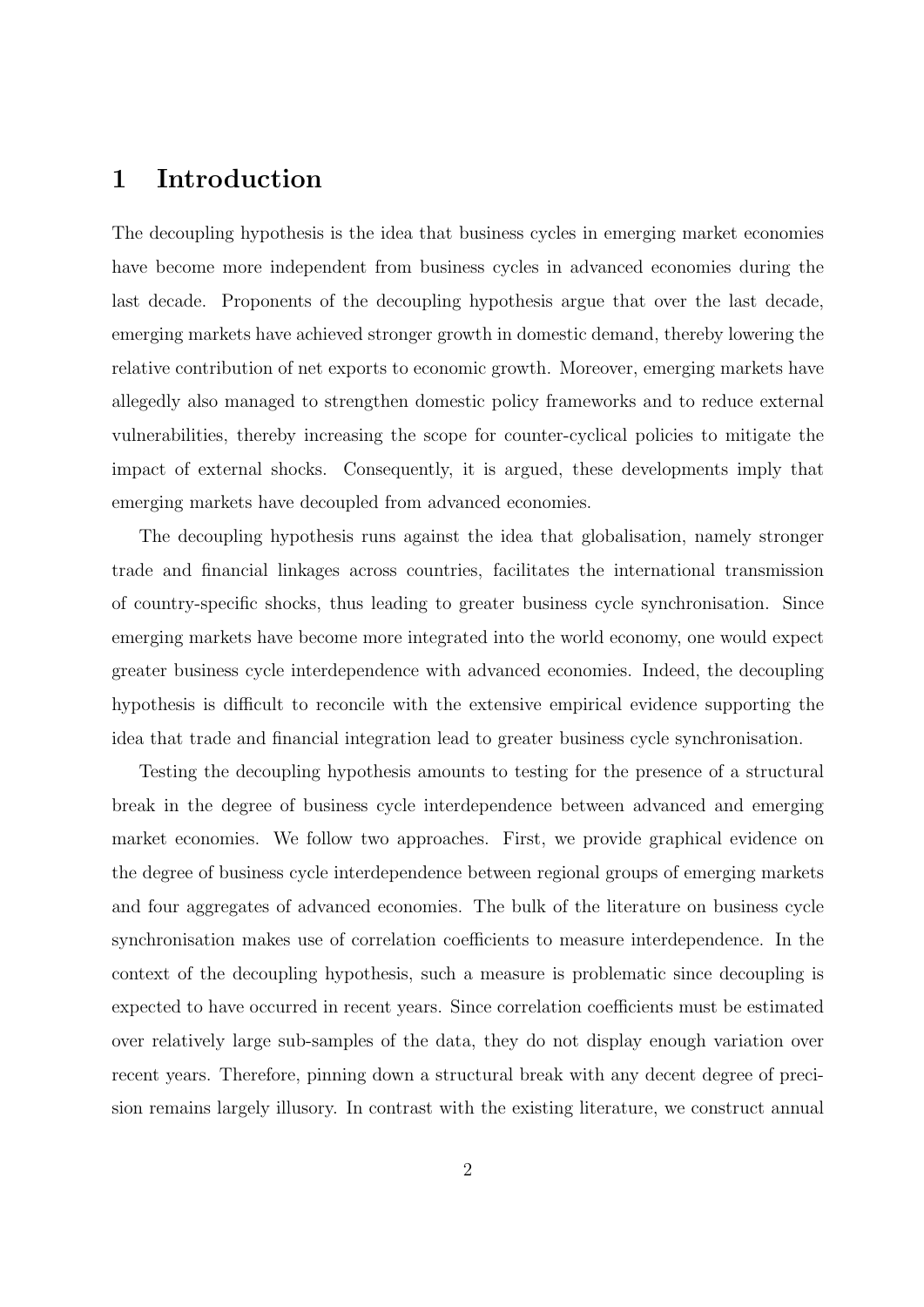measures of interdependence by exploiting the fact that the Euclidean distance between two standardized random variables provides the same qualitative information as the correlation coefficient. This approach allows us to test for the presence of a structural break in a meaningful manner. The Euclidean distance between business cycles of emerging markets and advanced economies is calculated for each year in the sample and graphed against time. Testing the decoupling hypothesis simply amounts to check visually whether the Euclidean distance between standardized business cycles of emerging markets and advanced economies has increased in recent years.

Our second approach follows Levy-Yeyati (2009) and is based on pooled regression analysis. We regress pooled business cycles of emerging markets on the business cycle of advanced economies, as well as an interaction term between the business cycle of advanced economies and a dummy variable taking a value of one from a recent, arbitrarily chosen year (between 1999 and 2007) until the last year in the sample. The coefficient estimate on the interaction term provides information on a possible structural break in the degree of interdependence. Should this coefficient estimate be negative and statistically different from zero, the degree of business cycle interdependence between emerging markets and advanced economies would have decreased significantly in recent years, thereby confirming the decoupling hypothesis.

Our sample comprises thirty individual emerging market economies and four aggregate groups of advanced economies, namely all advanced economies, the G7 group, the United States alone, and Europe. The sample period runs from 1980 to 2008. Data on annual gross domestic product at constant prices are retrieved from the IMF's World Economic Outlook database. The business cycle is extracted using two different filters, the Hodrick-Prescott filter and the Baxter-King filter. Both the graphical and econometric approaches point to the same conclusion. If there has been any structural break in the degree of business cycle interdependence between emerging markets and advanced economies over the last decade, it is toward greater interdependence, not decoupling.

The remainder of this paper is organised as follows. Section 2 focuses on the graphical approach. The first part outlines our innovative empirical strategy to measure business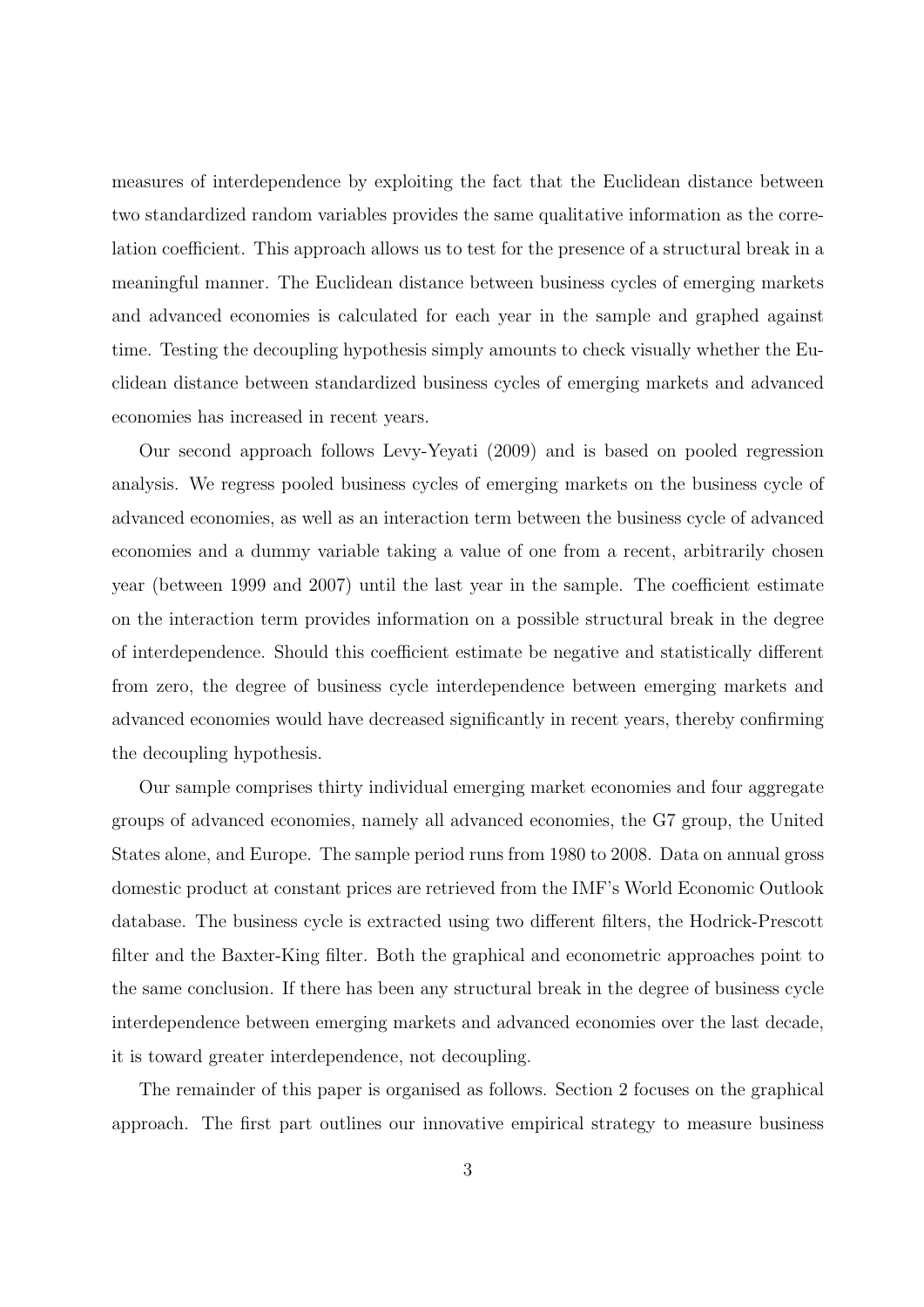cycle interdependence, including the data. The second part discusses whether there is graphical evidence supporting the decoupling hypothesis. Section 3 describes the pooled regression analysis and presents results from our estimations. Section 4 provides concluding remarks.

### 2 A graphical test of the decoupling hypothesis

The decoupling hypothesis states that the degree of business cycle interdependence between emerging markets and advanced economies has decreased in recent years. This definition points out two requirements for a test of the hypothesis: a suitable measure of business cycle interdependence, and a way to identify a structural break in the pattern of interdependence. This section outlines a graphical approach to testing the decoupling hypothesis.

### 2.1 Empirical strategy

Business cycle synchronisation is usually measured as the correlation coefficient between the business cycles of two countries, or groups of countries (see, for example, Baxter and Kouparitsas, 2005; Fidrmuc and Korhonen, 2006; Frankel and Rose, 1998; Imbs, 2004, 2006; Kose et al., 2003; Rose and Engel, 2002). Flood and Rose (2009) have computed correlation coefficients over five-year rolling sub-samples of quarterly data and find no evidence of decoupling. But this procedure remains problematic to identify a structural break in the degree of business cycle synchronisation.<sup>1</sup> The last correlation coefficient is calculated using the previous five years of data. If a structural break occurs within this time period, the correlation coefficient may not pick it up. Ideally, we would like to have a measure of business cycle interdependence which varies from year to year from the beginning until the end of the sample. Such time variation would allow to identify a structural break with much greater precision than by using correlation coefficients.

<sup>1</sup>Another problem is that the choice of sub-samples remains largely arbitrary and different sub-samples of the same data can yield different conclusions. For example, Artis and Zhang (1997, 1999) have concluded that participation in the Exchange Rate Mechanism of mutually fixed exchange rates raised business cycle synchronisation, while Inklaar and de Haan (2001) reached the opposite conclusion using the same dataset but splitting the sample in different sub-periods of time.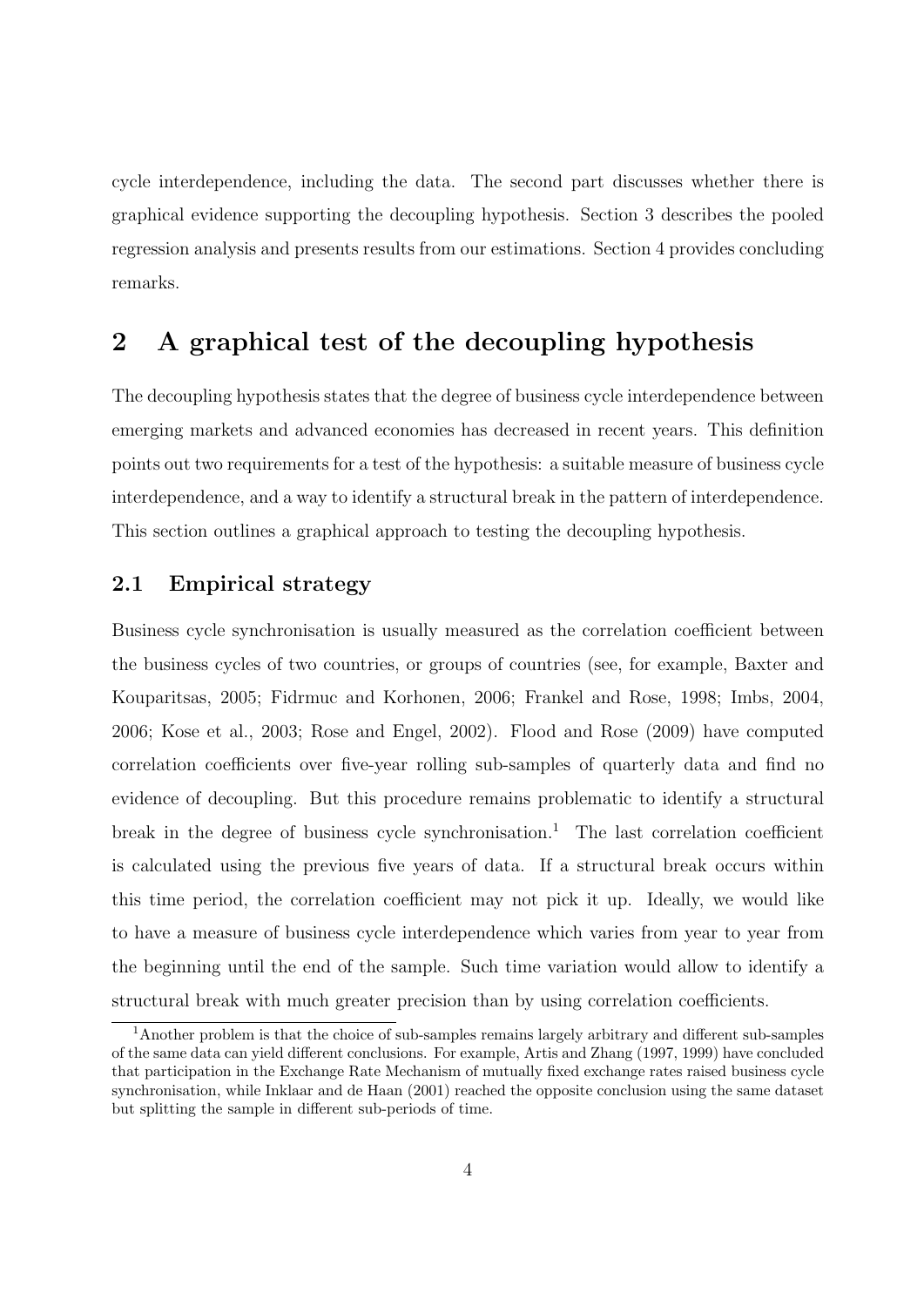Wälti (2009) defines business cycle synchronicity as the coincidence of output gaps (Mink et al., 2007) and finds no evidence of decoupling. When the business cycles of two countries are in the same phase, that is when both output gaps are positive or when both are negative, they are synchronous and the indicator is equal to 1. Otherwise, it is equal to -1. The major advantage of this approach is that a measure of business cycle interdependence can be computed for each year. As discussed in the previous paragraph, this is a very desirable characteristic to test for the presence of a structural break in recent years. The major drawback, however, is its binary nature. Consider two countries A and B, both having positive but very distant output gaps. Their business cycles are not very synchronised and yet, the binary measure is equal to 1. In contrast, suppose that country A has a very small, positive output gap, while country B has a very small, negative output gap. Their business cycles will be relatively close to each other and yet, the binary measure is equal to -1. Unlike correlation coefficients, therefore, the binary measure captures synchronicity, as defined by the coincidence of positive or negative output gaps, but takes no account of differences in the amplitude of business cycles.

In this paper, we propose an innovative measure of business cycle interdependence which conveys the same qualitative information as correlation coefficients, but which can be calculated for each year to allow for a proper identification of a structural break. We exploit the fact that the Euclidean distance between two standardized random variables provides the same information as a correlation coefficient (see Appendix A for a simple algebraic computation). The Euclidean distance between two business cycles can be computed for each year in the sample and like correlation coefficients, it takes differences in amplitude into account. In the one-dimensional case, the Euclidean distance is simply the absolute value of the numerical difference between two business cycles. Thus, our measure of business cycle interdependence between the business cycle of country  $i$ , denoted as  $g_i$ , and any of four groups of advanced economies  $a$ , denoted as  $g_a$ , in year  $t$  is given by

$$
\phi_{i,a}(t) = |g_i(t) - g_a(t)| \tag{1}
$$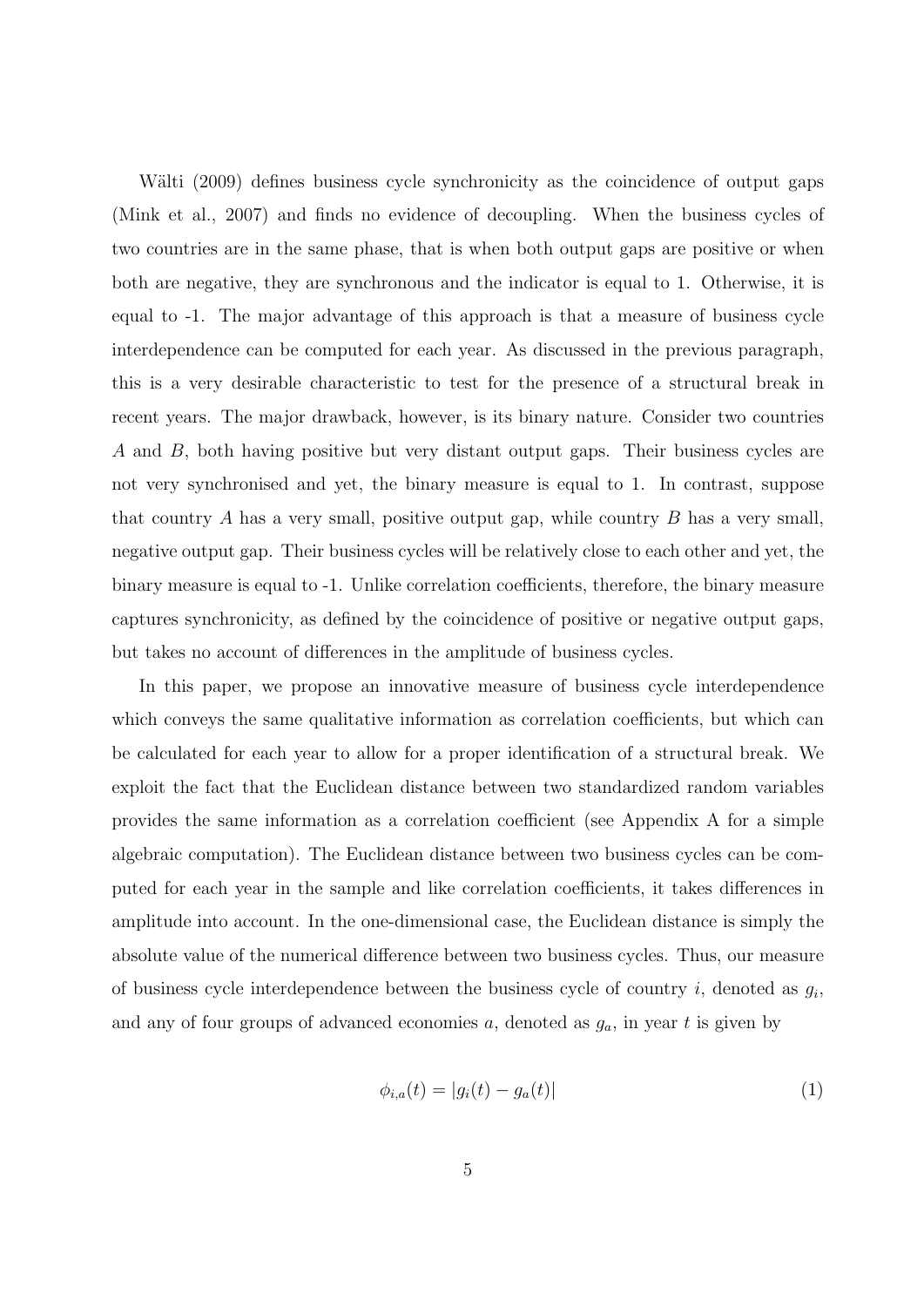When  $\phi_{i,a} = 0$ , the business cycles of emerging market i and the group of advanced economies a are perfectly in tune. Any positive value means less than perfect synchronisation; the larger is the distance between business cycles, the less interdependent they are. We will only present graphical evidence on the degree of business cycle interdependence between groups of emerging markets on the one hand (all emerging markets, Asia, Latin America, Eastern Europe), and four different aggregate groups of advanced economies, namely all advanced economies, the G7 group, the United States alone, and Europe.<sup>2</sup> The measure of interdependence for each group of emerging markets is simply the unweighted average of the Euclidean distance across group members. We have chosen the unweighted average to prevent very large countries from dominating the group measure of interdependence.

There are many different ways to define the business cycle. For example, Kose et al. (2008) focus on the rate of growth of real GDP as a measure of the business cycle. This procedure is flawed when comparing emerging market economies and advanced economies. Emerging markets are those countries which have experienced very high economic growth over the last twenty years or so, while advanced economies have typically had lower growth rates. Does this mean that they have decoupled in the sense that their rates of growth have become more distant? Clearly, no. The *trend* growth rate of emerging markets has increased significantly over the last twenty years but there is no indication that deviations from trend have diverged between emerging markets and advanced economies (see Wälti, 2009, for a discussion).<sup>3</sup> The correct measure of the business cycle is to extract the trend

<sup>2</sup>Results for specific emerging market economies can be obtained from the author upon request.

<sup>&</sup>lt;sup>3</sup>Kose et al. (2008) decompose the real GDP growth rate in over 100 countries into three factors: a global factor, which picks up fluctuations that are common to all countries; an economy-type factor, which captures fluctuations that are common to countries within each of the three types of economies advanced, emerging, and developing; and a country-specific factor. These factors are estimated over two time periods, 1960-1984 and 1985-2005. During the second period, the share of the variation in growth rates explained by the global factor decreased. At the same time, the share explained by the economy-type factor increased for both advanced and emerging market economies. Kose et al. (2008) interpret this finding as decoupling between advanced economies and emerging markets, but stronger convergence of growth rates within both groups. But since trend growth rates diverged massively during the second time period, it must be the case that the share of the variation in actual growth rates explained by the global factor has decreased, and that the share explained by the economy-type factor has increased. This result obtains regardless of the evolution of business cycle synchronisation.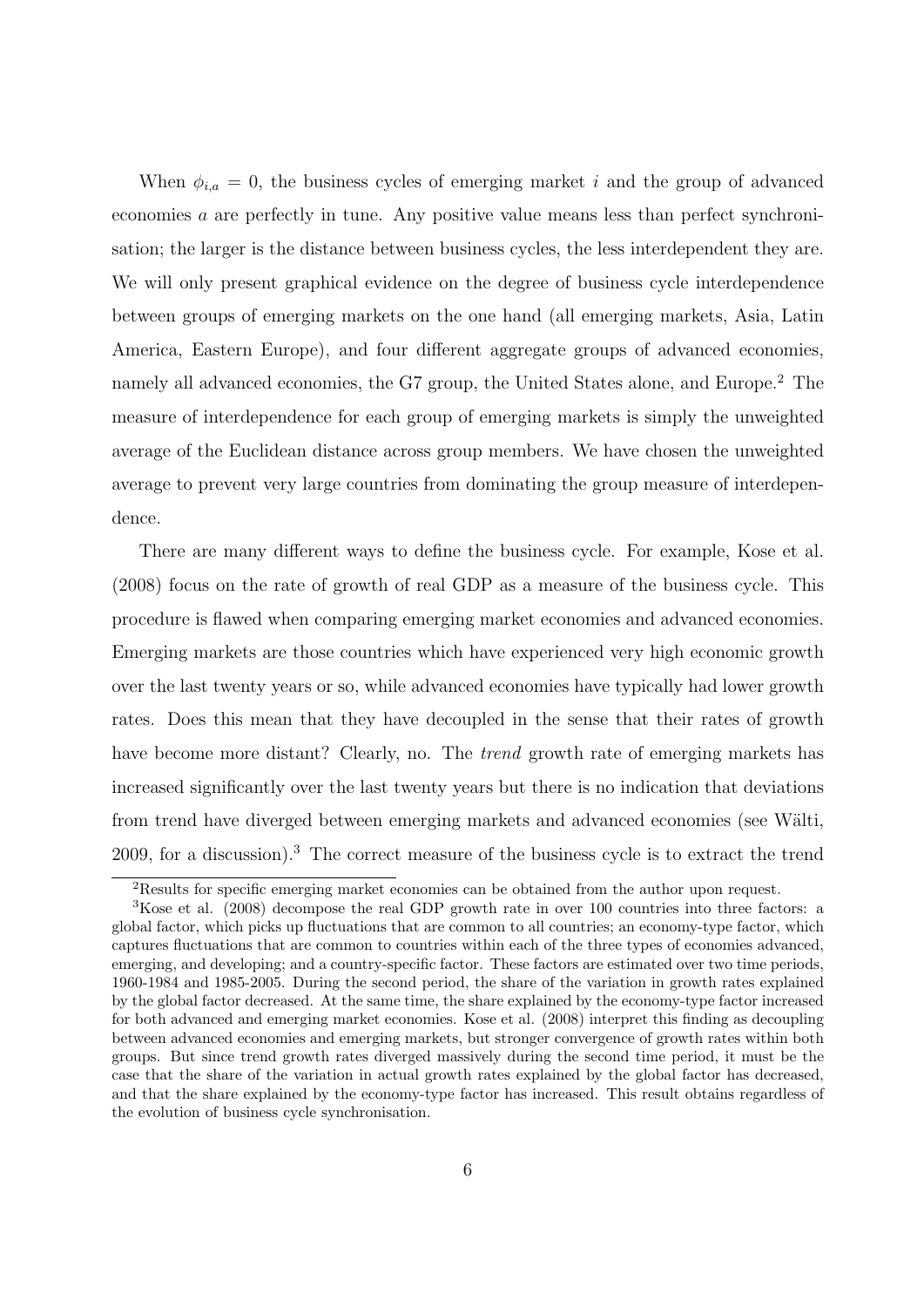from a time-series of output and to compute the output gap of each country in the sample.

Data on gross domestic product at constant prices are retrieved from the October 2009 World Economic Outlook database provided by the IMF on its website. These data series are available at the annual frequency from 1980 onwards, including forecasts for the years 2009 to 2014. We use both the Hodrick-Prescott filter<sup>4</sup> and the Baxter-King filter to extract the time-varying trend from the original data. The business cycle is defined as the output gap, that is the difference between actual GDP and trend GDP, divided by trend GDP. The standardized business cycle is obtained by subtracting the mean of the output gap and dividing by its standard deviation. Accordingly, the standardized business cycle has zero mean and unit variance.

The Hodrick-Prescott filter features an end-point bias problem, whereby the last observation of the series has a disproportionate impact on the identified trend at the end of the series. One solution would be to drop the last observation but this is not desirable when testing the decoupling hypothesis. Since decoupling is supposed to have occurred in recent years, we really need all available observations at the end of the sample. Alternatively, we extend the sample period to include three years of forecasts (2009-2011) to extract the trend from the original data and then drop these years in the analysis of business cycle interdependence. As such, we exploit all available information on actual real output data, while avoiding the end-point bias problem. Similarly, to the extent that the Baxter-King filter loses three years of data at the end of the sample, we also extract the trend using this filter by extending the sample period by three years of forecasts. Figure A1 in the Appendix depicts the business cycles identified using the two filters. Both series are very correlated for all countries; only two countries have correlation coefficients below 0.95.

The sample period ranges from 1980 to 2008 when the Hodrick-Prescott filter is used, and 1983 to 2008 when the Baxter-King filter is used. We consider a large sample of thirty emerging market countries from different regions of the world: eight Asian economies (China, India, Indonesia, Malaysia, Pakistan, Philippines, Thailand and Vietnam), nine Latin American countries (Argentina, Brazil, Chile, Colombia, Ecuador, Mexico, Peru,

<sup>&</sup>lt;sup>4</sup>We make use of a penalty parameter of 4 as suggested by Ravn and Uhlig (2002).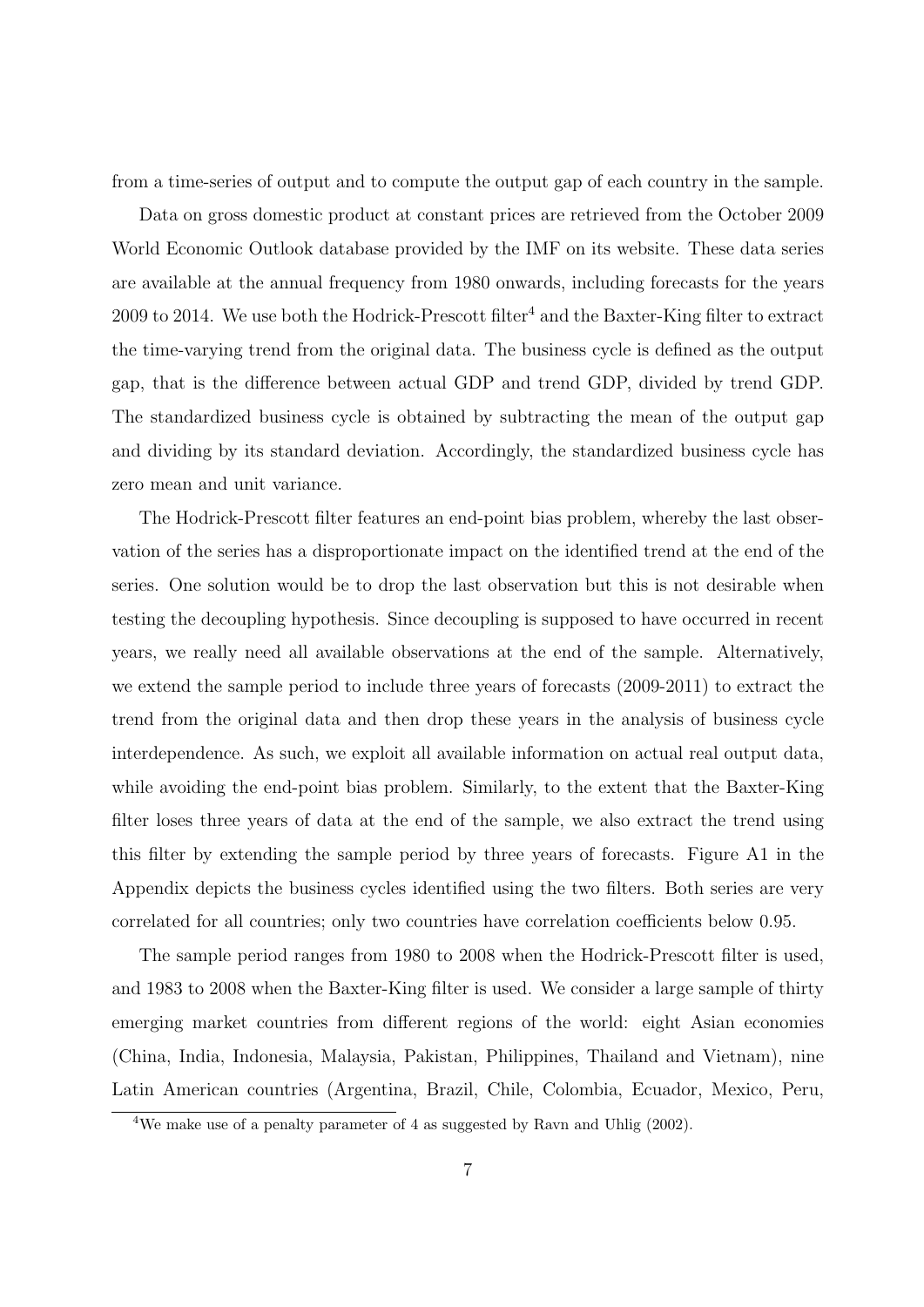Uruguay and Venezuela), and thirteen Eastern European economies (Bulgaria, Croatia, Czech Republic, Estonia, Hungary, Latvia, Lithuania, Poland, Romania, Russia, Slovakia, Turkey and Ukraine). The four aggregate groups of advanced economies consist of either twenty-six advanced economies (Australia, Austria, Belgium, Canada, Cyprus, Denmark, Finland, France, Germany, Greece, Hong Kong, Iceland, Ireland, Israel, Italy, Japan, Korea, Netherlands, New Zealand, Norway, Portugal, Spain, Sweden, Switzerland, the United Kingdom and the United States), or the G7 group (Canada, France, Germany, Italy, Japan, the United Kingdom and the United States), or the United States alone, or a European group (Austria, Belgium, Denmark, Finland, France, Germany, Greece, Ireland, Italy, Netherlands, Portugal, Spain, Sweden, Switzerland and the United Kingdom).<sup>5</sup>

#### 2.2 Results

Figures 1 to 4 depict the average degree of business cycle interdependence over time for, respectively, all emerging markets, eight Asian countries, nine Latin American countries and six Eastern European countries.<sup>6</sup> The upper part of each figure displays evidence based on the Hodrick-Prescott filter, while the lower part presents results obtained with the Baxter-King filter. Each graph shows the actual measure of business cycle interdependence (blue line) as well as a time-varying trend (red line).<sup>7</sup>

#### INSERT FIGURES 1 TO 4 HERE

Testing the decoupling hypothesis amounts to check visually whether the average distance between the business cycles of emerging markets and the business cycle of advanced economies has increased during the last decade. A visual inspection of the graphs in Figures 1 to 4 reveals that the average distance has not increased during the last decade. If anything, the degree of business cycle interdependence between emerging markets and

 $5$ We have calculated the output gap of aggregate groups of advanced economies using PPP GDP shares as weights.

<sup>&</sup>lt;sup>6</sup>We only include the six Eastern European countries for which data are available throughout the whole sample period.

<sup>7</sup>This time-varying trend is computed using the Hodrick-Prescott filter for the time period 1980-2011 to avoid the end-point bias problem.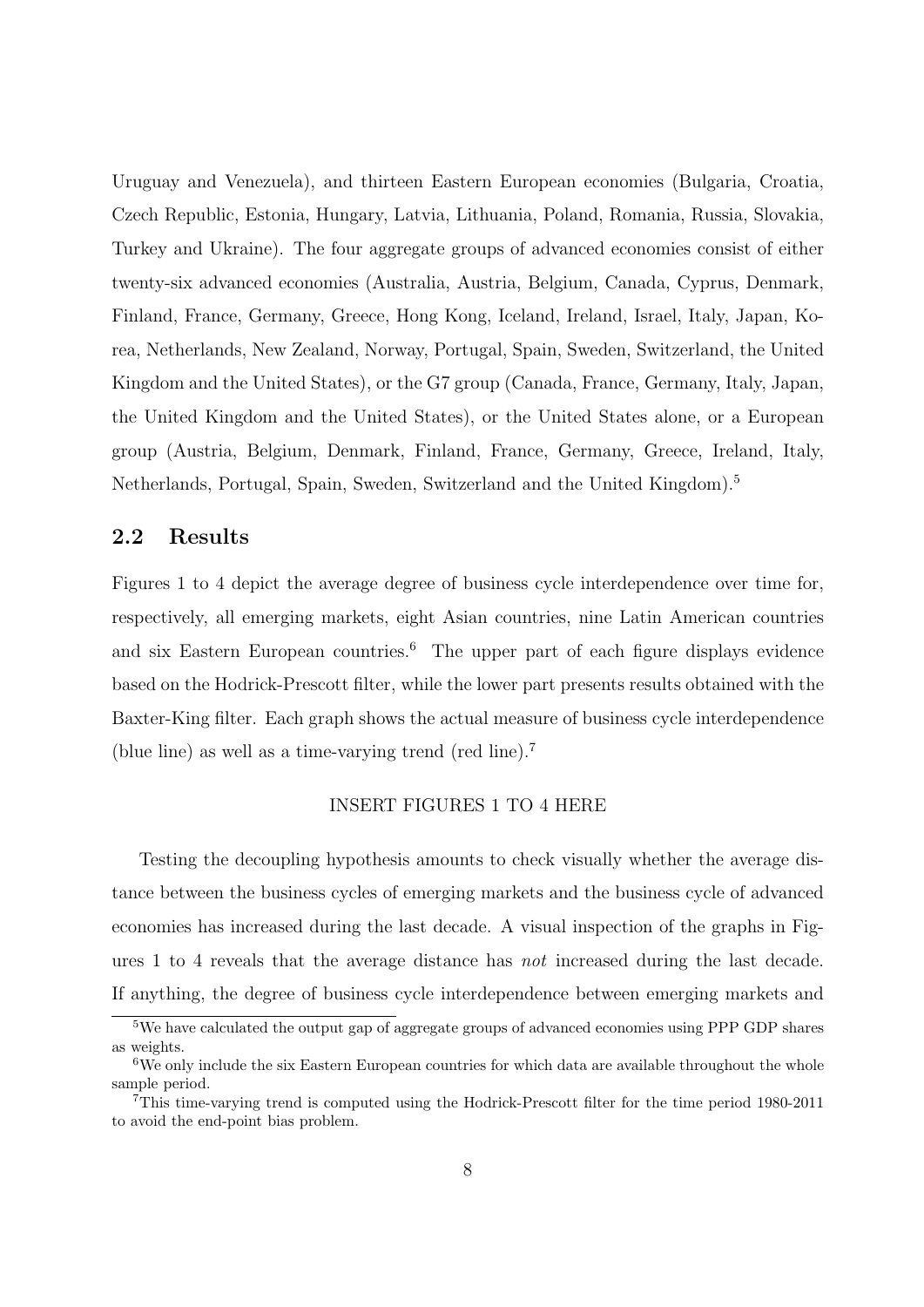advanced economies seems to have become stronger in recent years, with the exception of Europe which does not display significant change over the sample period. Thus, our graphical approach provides no support for the decoupling hypothesis.

Doyle and Faust (2005) have emphasised the need for a proper statistical test to judge whether the degree of business cycle interdependence has changed over time in a statistical sense. In our context, however, such a test is not necessary. The null hypothesis (that decoupling has taken place) is that the average distance between the business cycle of emerging markets and advanced economies has increased. So long as it has decreased, no statistical test is required to reject the null hypothesis.

### 3 Econometric evidence on the decoupling hypothesis

The standard approach to test for a change in the slope of the regression line within a specific sub-sample of the data is to regress the dependent variable on an independent variable as well as an interaction term. The interaction term is the product of the independent variable and a dummy variable taking a value of unity for observations within the specific sub-sample for which the slope coefficient is expected to have changed, and zero otherwise.

#### 3.1 Empirical strategy

We build on the approach of Levy-Yeyati (2009) and make use of pooled regression analysis to test for the decoupling hypothesis. The business cycles of emerging markets are pooled and regressed on each of the four aggregate business cycles of advanced economies separately, as well as an interaction term with a dummy variable taking a value of one for observations within a sub-sample of the data corresponding to recent years. Since we do not have any a priori information about the year in which the structural break could have happened, we allow the starting year of the sub-sample of recent years to vary between 1999 and 2007.<sup>8</sup> The econometric specification is given as

<sup>8</sup>Levy-Yeyati (2009) assumes that a structural break may have happened in 2001 but does not provide a sensitivity analysis for this assumption.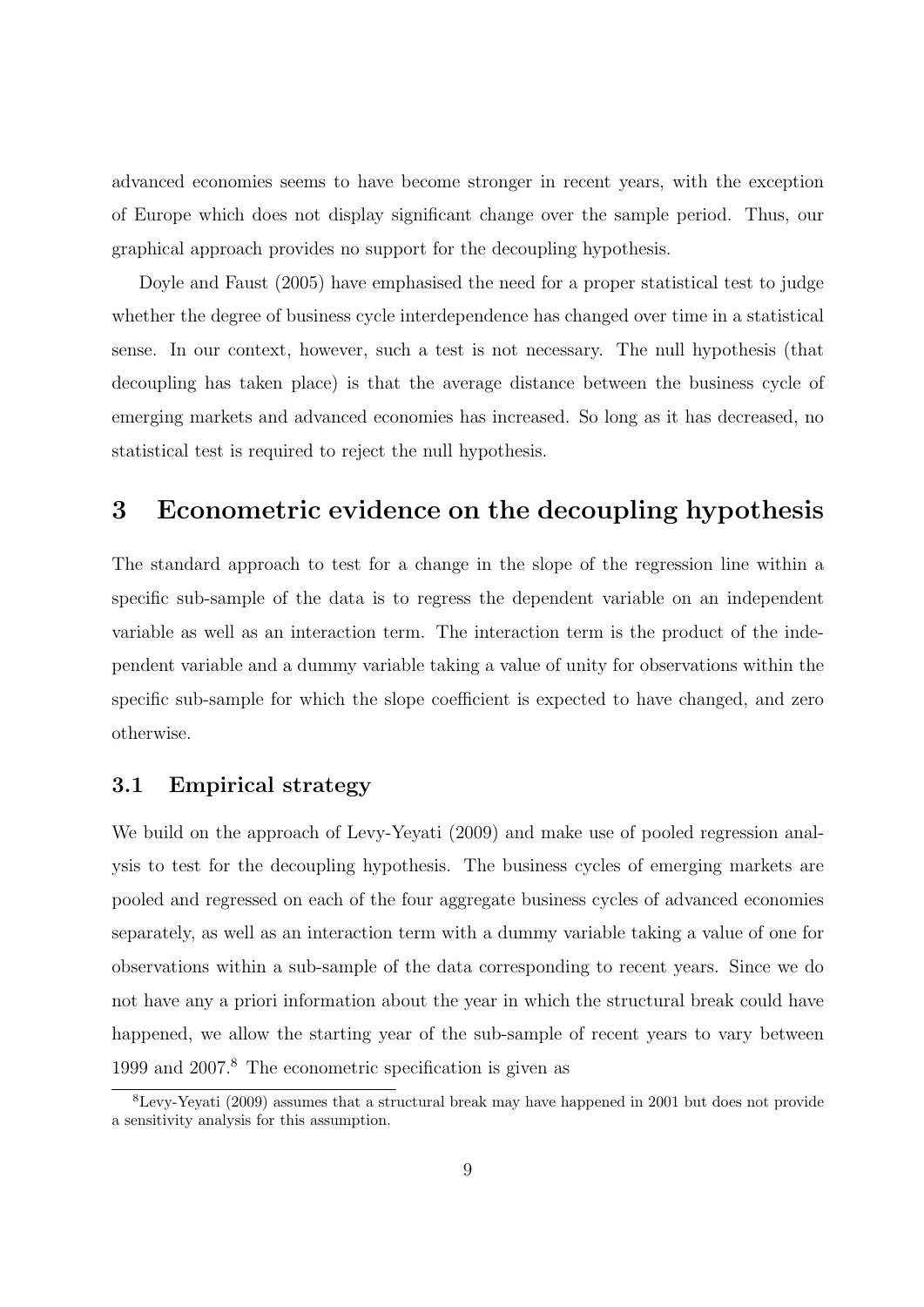$$
GAP-EME_{i,t} = \alpha + \beta GAP-ADV_t + \gamma GAP-ADV_t * D_t + \varepsilon_{i,t}
$$
\n(2)

where  $\text{GAP-EME}_i$  is the business cycle of emerging market i,  $\text{GAP-ADV}$  is one of the four aggregate business cycles of advanced economies, and D is the dummy variable introduced to test for a structural break. The statistical significance of the coefficient  $\gamma$ provides a direct test of the decoupling hypothesis. A significantly lower degree of business cycle interdependence obtains when the coefficient  $\gamma$  is negative and statistically significant. This is easily seen by differentiating equation (2) with respect to GAP-ADV.

$$
\frac{\partial \text{GAP-EME}_{i,t}}{\partial \text{GAP-ADV}_t} = \begin{cases} \beta & \text{when D = 0,} \\ \beta + \gamma & \text{when D = 1.} \end{cases}
$$

Our sample includes thirty individual emerging markets over the time period 1980 to 2008. Coefficient estimates are obtained by pooled ordinary least squares.

#### 3.2 Results

Table 1 presents estimates of the coefficients  $\beta$  and  $\gamma$  for different years in which the structural break may have occurred, and for each of the aggregate business cycle of advanced economies (advanced economies, the G7 group, the United States, and Europe). These baseline results focus on business cycles identified with the Hodrick-Prescott filter. Table A1 in the Appendix provides the corresponding results when business cycles are identified using the Baxter-King filter.

We find no evidence in support of the decoupling hypothesis. The coefficient on the interaction term is *positive* and statistically significant in all regressions, irrespective in which year the structural break is assumed to occur and irrespective of the specific aggregate business cycle of advanced economies. If there has been any structural break, it is towards greater business cycle interdependence between emerging markets and advanced economies in recent years. Moreover, the coefficient on the standardized output gap of advanced economies is generally also positive and statistically significant, with the excep-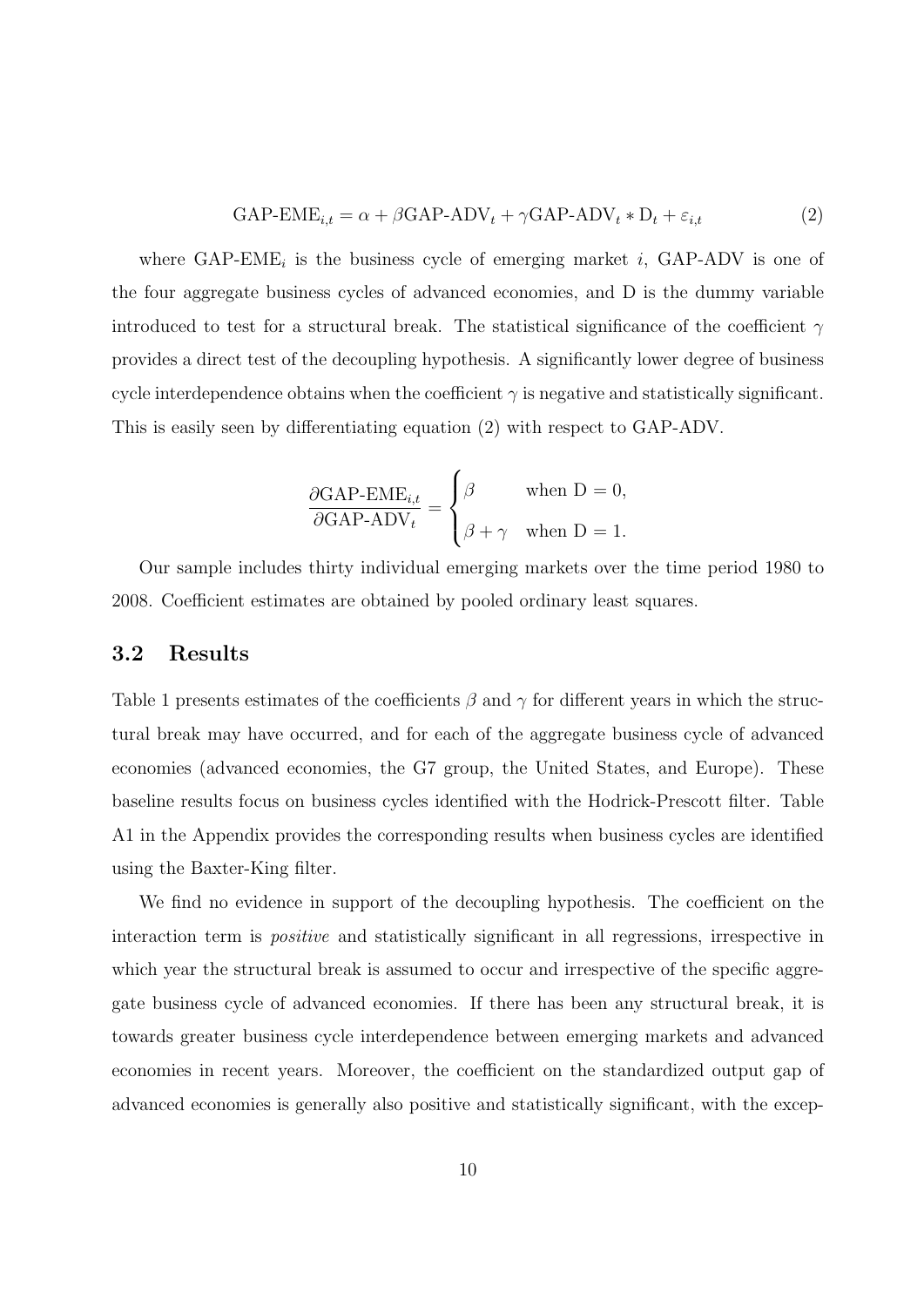|                  |           |           |           |           | Structural break occurs in |           |            |           |           |
|------------------|-----------|-----------|-----------|-----------|----------------------------|-----------|------------|-----------|-----------|
|                  | 1999      | 2000      | 2001      | 2002      | 2003                       | 2004      | $\,2005\,$ | 2006      | 2007      |
| GAP-ADV          | $0.07*$   | $0.09***$ | $0.09***$ | $0.10***$ | $0.09***$                  | $0.11***$ | $0.11***$  | $0.11***$ | $0.12***$ |
|                  | (0.04)    | (0.03)    | (0.03)    | (0.03)    | (0.04)                     | (0.04)    | (0.04)     | (0.04)    | (0.04)    |
| Structural break | $0.56***$ | $0.94***$ | $0.93***$ | $0.95***$ | $0.94***$                  | $0.90***$ | $0.90***$  | $0.90***$ | $0.89***$ |
|                  | (0.08)    | (0.10)    | (0.10)    | (0.10)    | (0.10)                     | (0.11)    | (0.11)     | (0.11)    | (0.11)    |
| $GAP-G7$         | 0.05      | $0.07**$  | $0.07***$ | $0.08**$  | $0.09**$                   | $0.11***$ | $0.11***$  | $0.11***$ | $0.12***$ |
|                  | (0.04)    | (0.04)    | (0.04)    | (0.04)    | (0.04)                     | (0.04)    | (0.04)     | (0.04)    | (0.04)    |
| Structural break | $0.59***$ | $0.75***$ | $0.75***$ | $0.75***$ | $0.75***$                  | $0.73***$ | $0.72***$  | $0.74***$ | $0.73***$ |
|                  | (0.07)    | (0.08)    | (0.08)    | (0.08)    | (0.09)                     | (0.10)    | (0.10)     | (0.10)    | (0.10)    |
| GAP-US           | $0.16***$ | $0.13***$ | $0.13***$ | $0.14***$ | $0.16***$                  | $0.18***$ | $0.19***$  | $0.19***$ | $0.19***$ |
|                  | (0.04)    | (0.04)    | (0.04)    | (0.04)    | (0.04)                     | (0.04)    | (0.04)     | (0.04)    | (0.04)    |
| Structural break | $0.41***$ | $0.52***$ | $0.70***$ | $0.70***$ | $0.71***$                  | $0.79***$ | $0.80***$  | $0.81***$ | $0.89***$ |
|                  | (0.08)    | (0.08)    | (0.08)    | (0.08)    | (0.09)                     | (0.11)    | (0.11)     | (0.11)    | (0.12)    |
| GAP-EUROPE       | $-0.05$   | $-0.04$   | $-0.01$   | $-0.02$   | $-0.01$                    | 0.06      | 0.07       | 0.07      | $0.08*$   |
|                  | (0.05)    | (0.05)    | (0.05)    | (0.05)    | (0.05)                     | (0.05)    | (0.04)     | (0.04)    | (0.04)    |
| Structural break | $0.51***$ | $0.49***$ | $0.49***$ | $0.53***$ | $0.51***$                  | $0.44***$ | $0.44***$  | $0.50***$ | $0.48***$ |
|                  | (0.07)    | (0.07)    | (0.07)    | (0.07)    | (0.07)                     | (0.07)    | (0.07)     | (0.07)    | (0.07)    |
|                  |           |           |           |           |                            |           |            |           |           |
| Observations     | 784       | 784       | 784       | 784       | 784                        | 784       | 784        | 784       | 784       |
| Countries        | 30        | 30        | 30        | 30        | 30                         | 30        | 30         | 30        | 30        |

Table 1: Baseline results<sup>a,b</sup>

a Standard errors in parentheses. <sup>∗</sup> Significant at 10% level; ∗∗ significant at 5% level; ∗∗∗ significant at 1% level. b All output gaps in this table have been computed using the Hodrick-Prescott filter.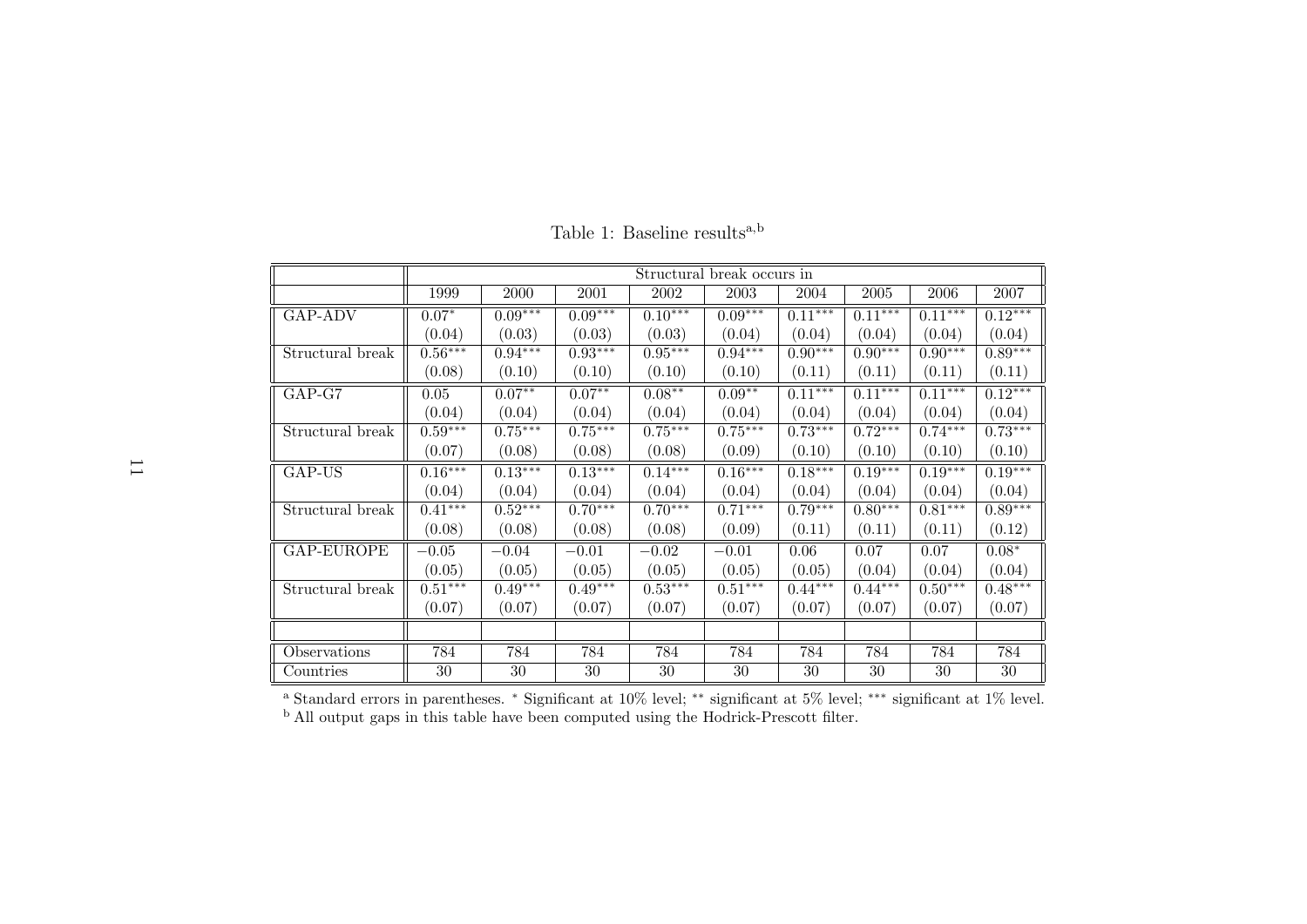tion of Europe. The evidence is strongest for the United States. Overall, our results are consistent with the empirical evidence showing that globalisation fosters business cycle interdependence. The results in Table A1 show that our results are robust to using the Baxter-King filter instead of the Hodrick-Prescott filter to extract the business cycle.

Tables A2 to A4 replicate the above analysis for three sub-samples of countries: Asia, Latin America and Eastern Europe.<sup>9</sup> Splitting the sample in such a way allows us to test whether the pattern of business cycle interdependence differs geographical regions. It may be the case that decoupling has occurred in one region only, and that pooling all individual emerging markets together hides this region-specific structural break. The results in Tables A2 to A4 are very clear. The rejection of the decoupling hypothesis extends to the three sub-samples of countries; none of Asia, Latin America and Eastern Europe have decoupled. Again, if anything, the degree of business cycle interdependence has increased in recent years.

### 4 Concluding remarks

This paper casts light on the decoupling hypothesis. Testing this hypothesis amounts to testing for a structural break in the degree of business cycle interdependence between emerging markets and advanced economies in recent years. Our graphical approach relies on an innovative measure of business cycle interdependence. This measure is based on the fact that the Euclidean distance between two business cycles conveys the same qualitative information as the correlation coefficient. However, a distance measure has the major advantage that it can be computed on an annual basis, thereby allowing for a proper test of a structural break. Our econometric approach follows the suggestion of Levy-Yeyati (2009) to use pooled regression analysis.

Both the graphical and the econometric approaches point to the same conclusion. There has been no decoupling between emerging markets and advanced economies in recent years. If anything, the degree of business cycle interdependence has become stronger. Since our

<sup>&</sup>lt;sup>9</sup>See section 2.2 for the list of individual countries.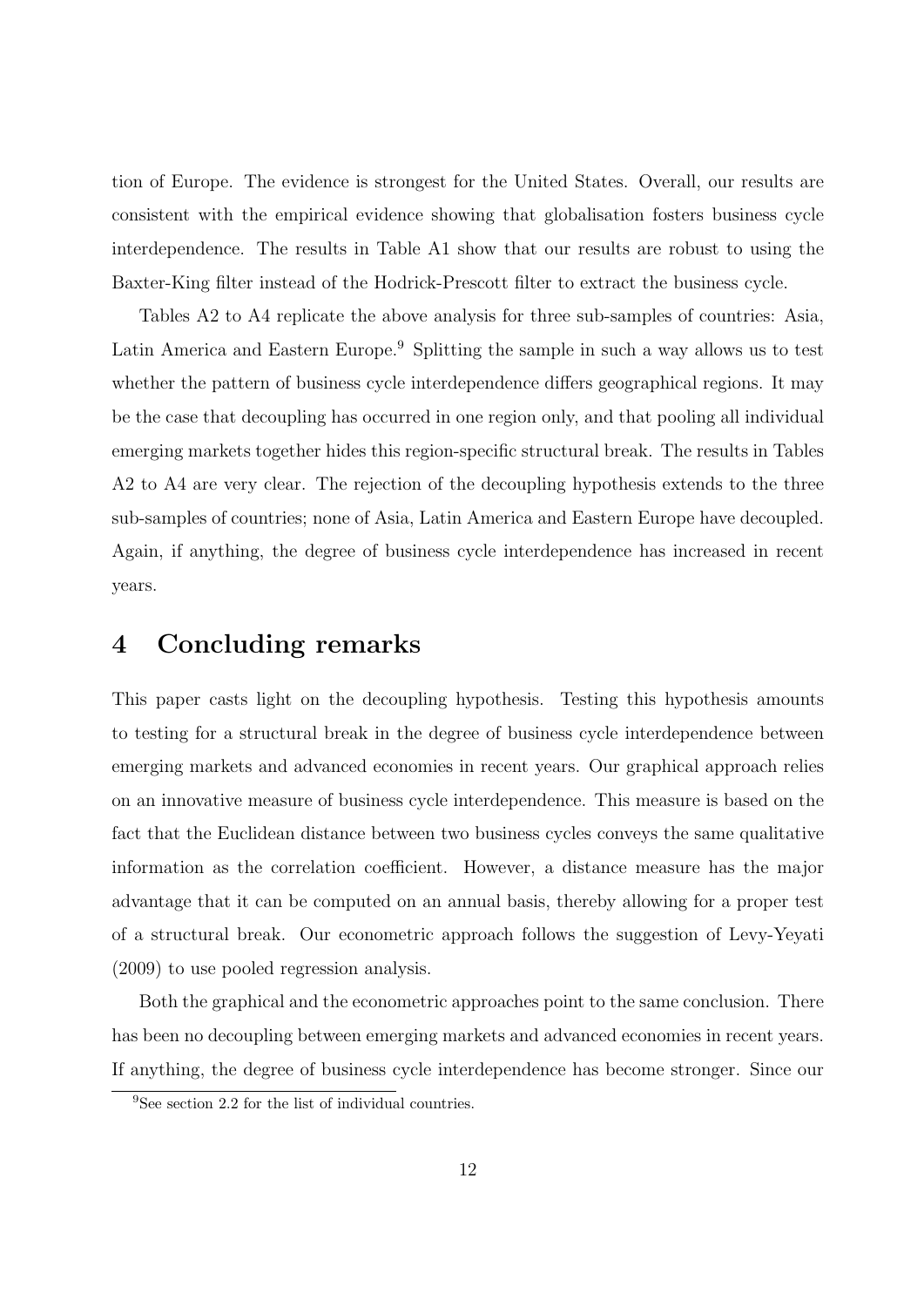sample period ends in 2008, which marks the beginning of a major global crisis, it will be interesting to examine the influence of this crisis on business cycle interdependence once further data become available.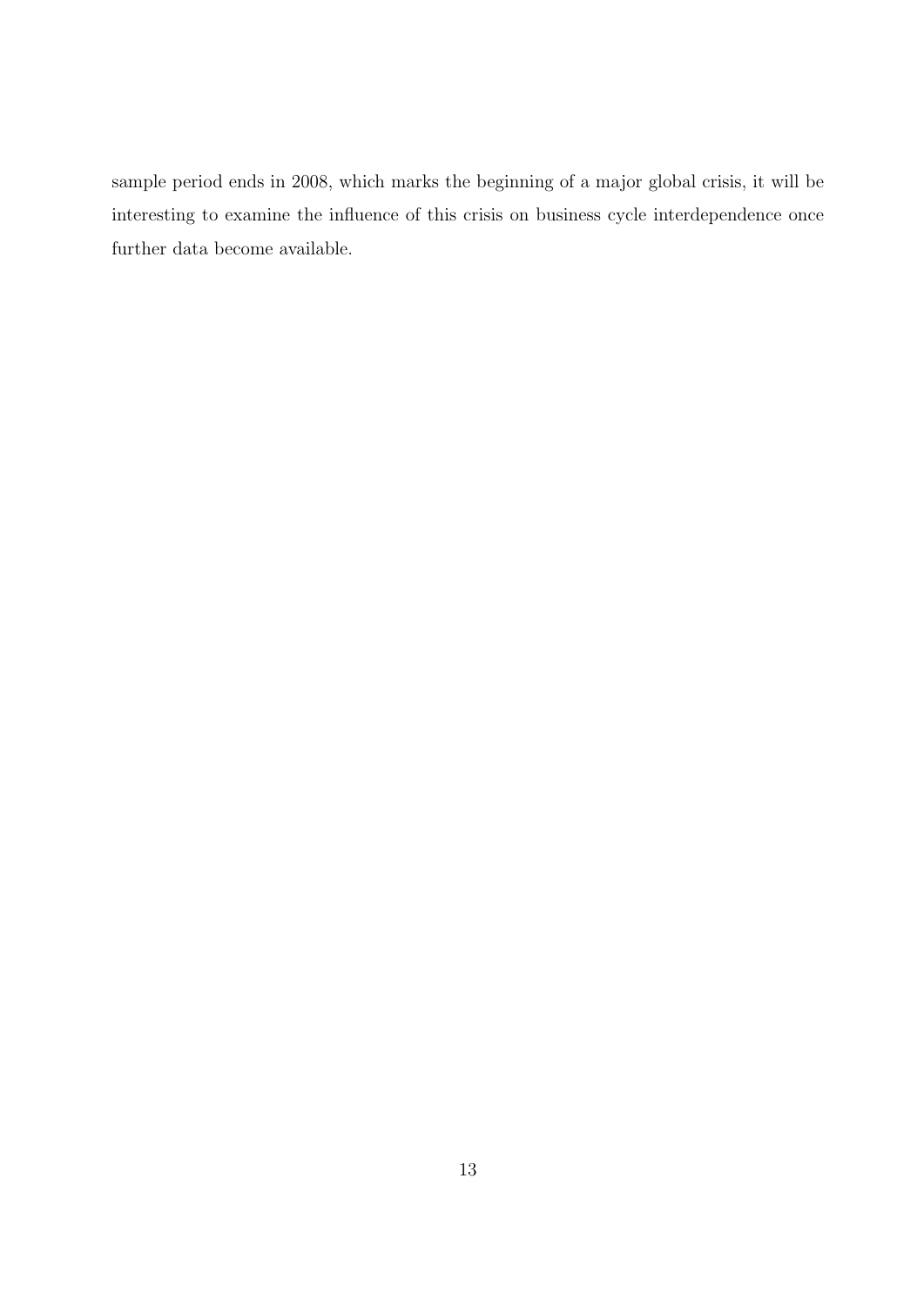### References

- [1] Artis, M. and Zhang, W. (1997) International business cycles and the ERM: is there a European business cycle?, International Journal of Finance and Economics 2, 1-16.
- [2] Artis, M. and Zhang, W. (1999) Further evidence on the international business cycle and the ERM: is there a European business cycle?, Oxford Economic Papers 51, 120- 132.
- [3] Baxter, M. and Kouparitsas, M. (2005) Determinants of business cycle comovement: a robust analysis, Journal of Monetary Economics 52, 113-157.
- [4] Doyle, B. and Faust, J. (2005) Breaks in the variability and comovement of G-7 economic growth, Review of Economics and Statistics 87, 721-740.
- [5] Fidrmuc, J. and Korhonen, I. (2006), Meta-analysis of the business cycle correlation between the euro area and the CEECs, Journal of Comparative Economics 34, 518- 537.
- [6] Flood, R. and Rose, A. (2009), Inflation targeting and business cycle synchronization, CEPR Working Paper 7377.
- [7] Frankel, J. and Rose, A. (1998) The endogeneity of the optimum currency area criteria, The Economic Journal 108, 1009-1025.
- [8] Imbs, J. (2004) Trade, finance, specialization, and synchronization, Review of Economics and Statistics 86, 723-734.
- [9] Imbs, J. (2006) The real effects of financial integration, Journal of International Economics 68, 296-324.
- [10] Inklaar, R. and de Haan, J. (2001) Is there really a European business cycle? A comment, Oxford Economic Papers 53, 215-220.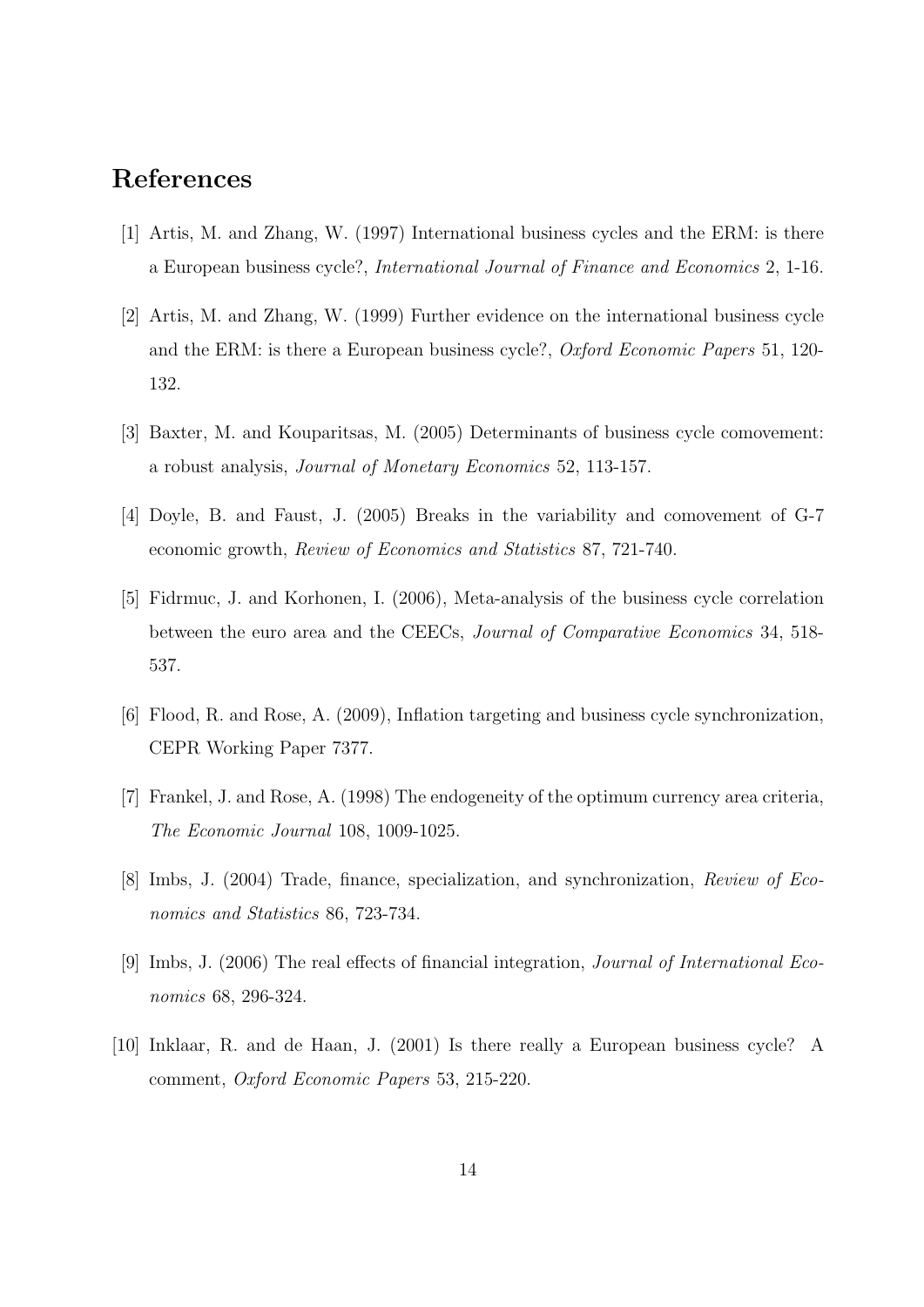- [11] Kose, M., Prasad, E. and Terrones, M. (2003) How does globalization affect the synchronization of business cycles?, American Economic Review 93, 57-62.
- [12] Kose, A., Otrok, C. and Prasad, E. (2008) Global business cycles: convergence or decoupling?, NBER Working Paper 14292.
- [13] Levy-Yeyati, E. (2009), On emerging markets decoupling and growth convergence, VoxEU.org.
- [14] Mink, M., Jacobs, J. and de Haan, J. (2007) Measuring synchronicity and comovement of business cycles with an application to the euro area, CESifo Working Paper 2112.
- [15] Ravn, M. and Uhlig, H. (2002) On adjusting the Hodrick-Prescott filter for the frequency of observations, Review of Economics and Statistics 84, 371-375.
- [16] Rose, A. and Engel, C. (2002) Currency unions and international integration, Journal of Money, Credit and Banking 34, 1067-1089.
- [17] Wälti, S. (2009), The myth of decoupling, manuscript, Swiss National Bank.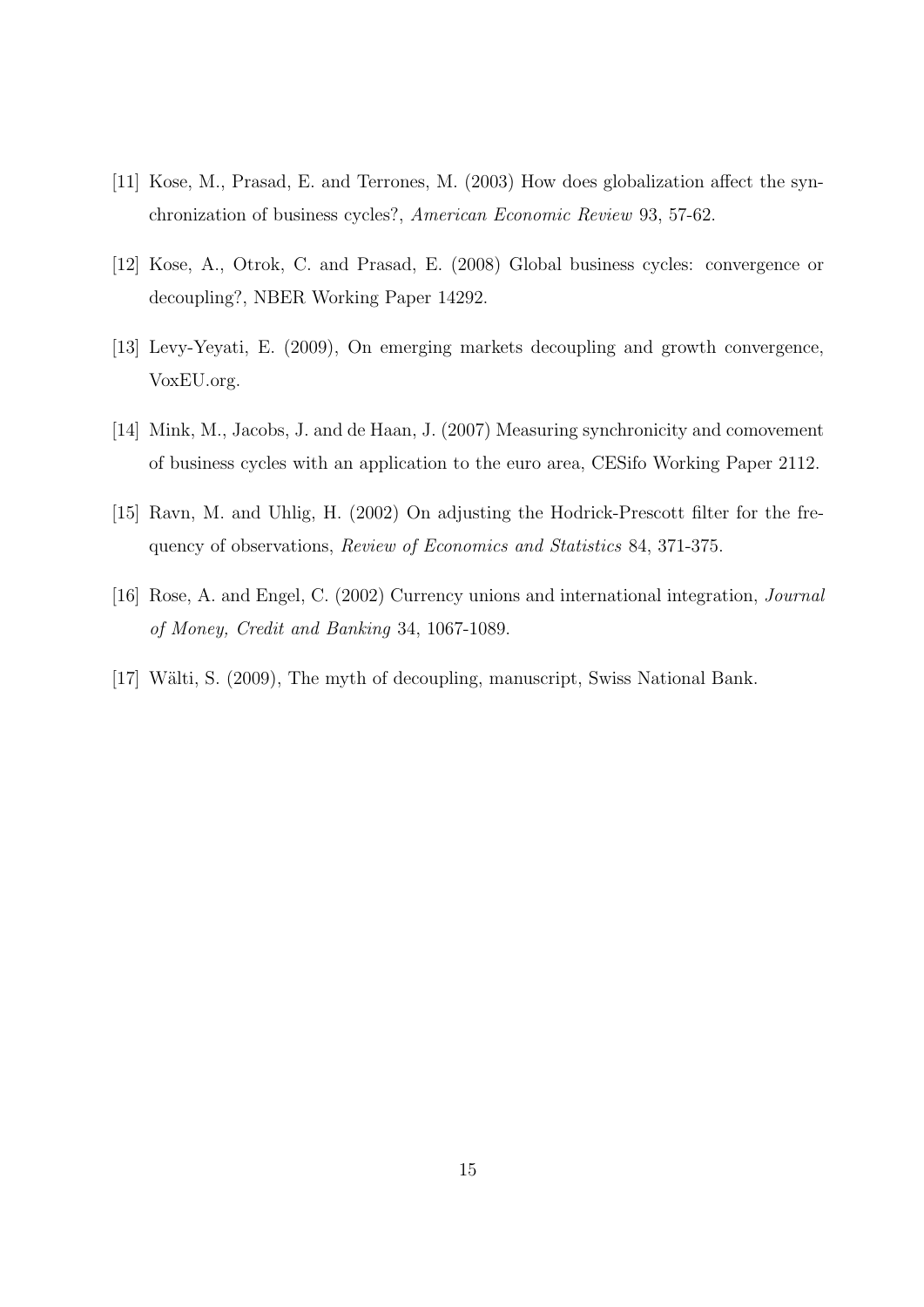Figure 1: Euclidean distance: all emerging markets and four advanced groups (a) Hodrick-Prescott filter



(b) Baxter-King bandpass filter

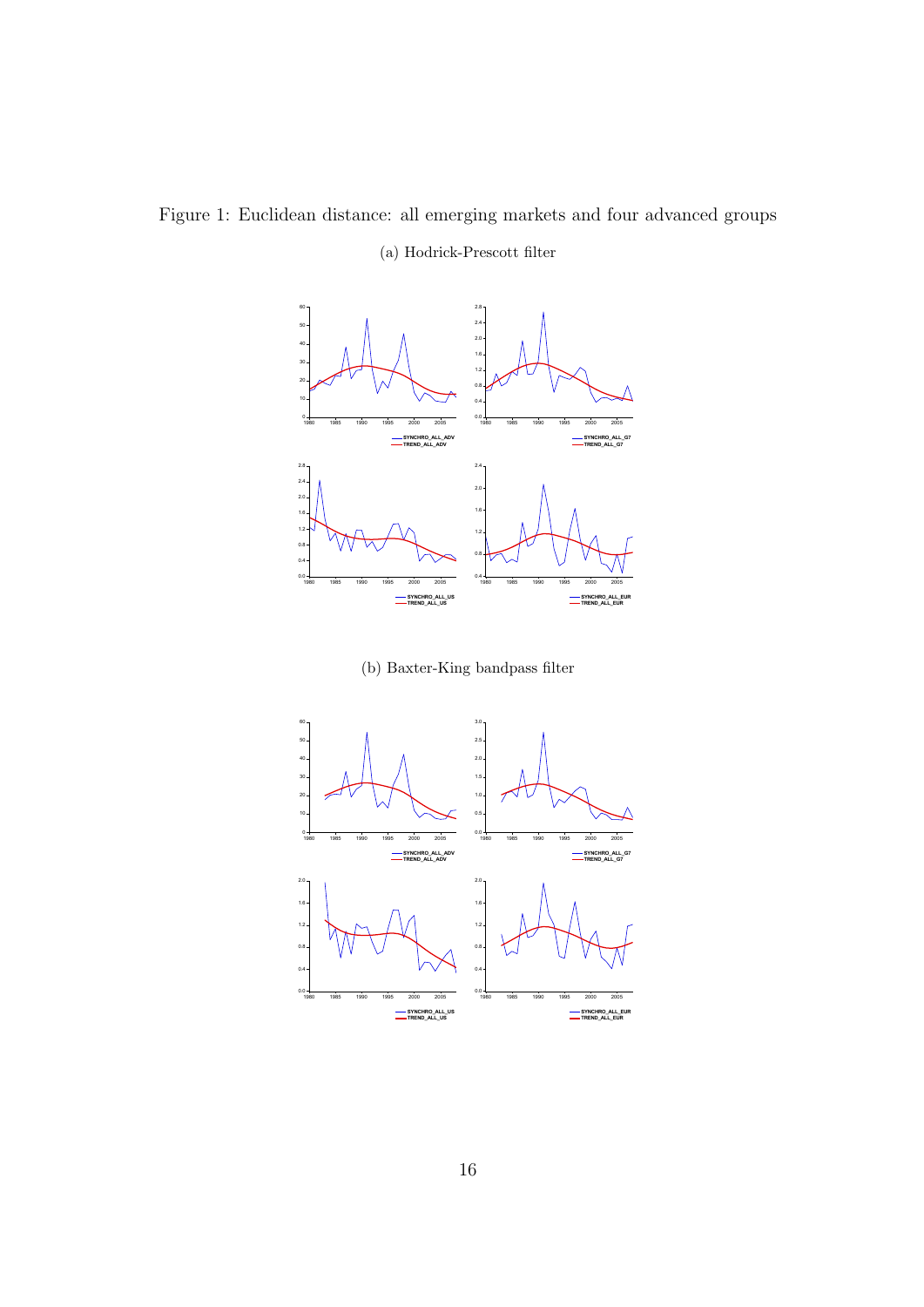## Figure 2: Euclidean distance: Asia and four advanced groups

### (a) Hodrick-Prescott filter



(b) Baxter-King bandpass filter

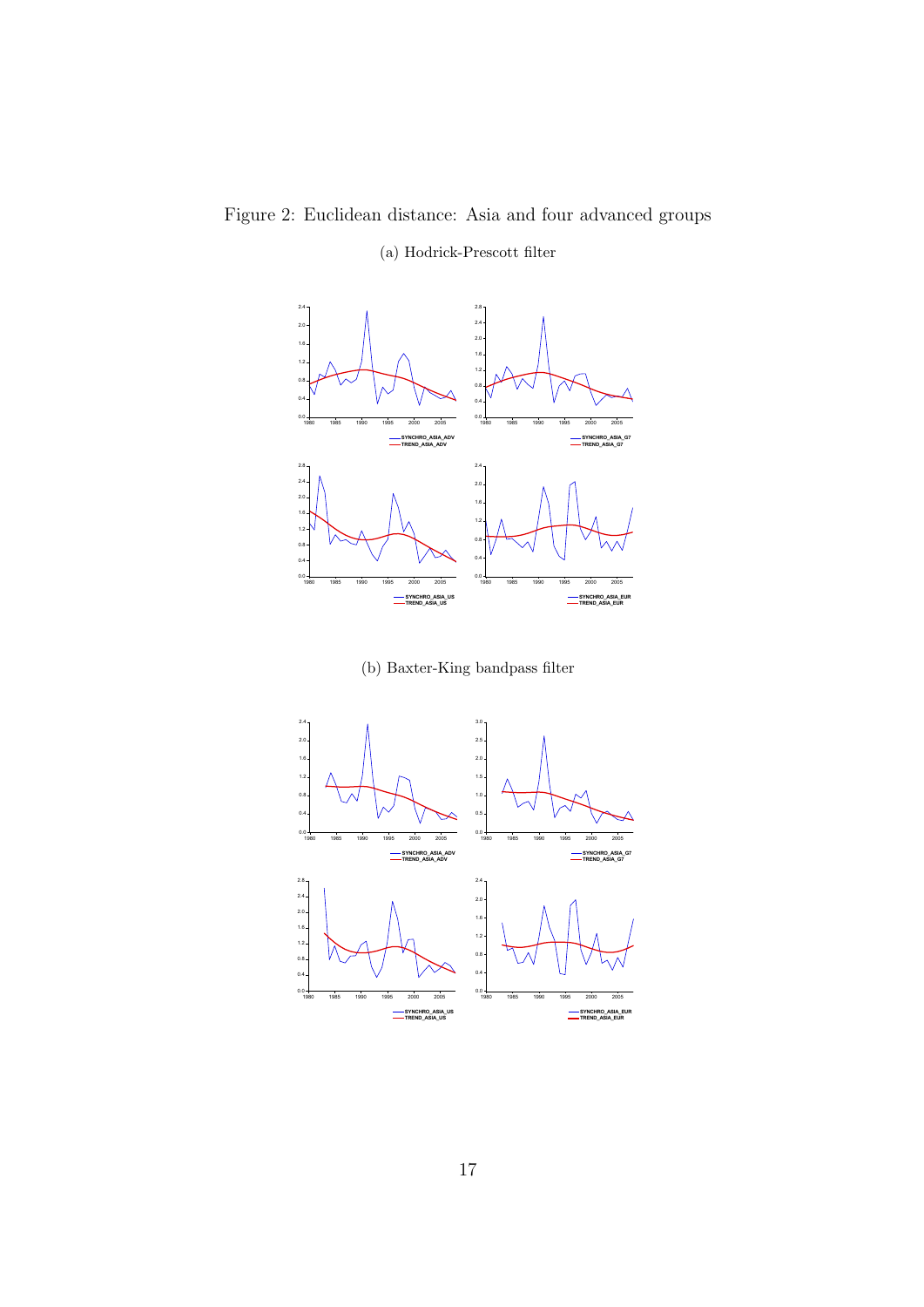Figure 3: Euclidean distance: Latin America and four advanced groups (a) Hodrick-Prescott filter



(b) Baxter-King bandpass filter

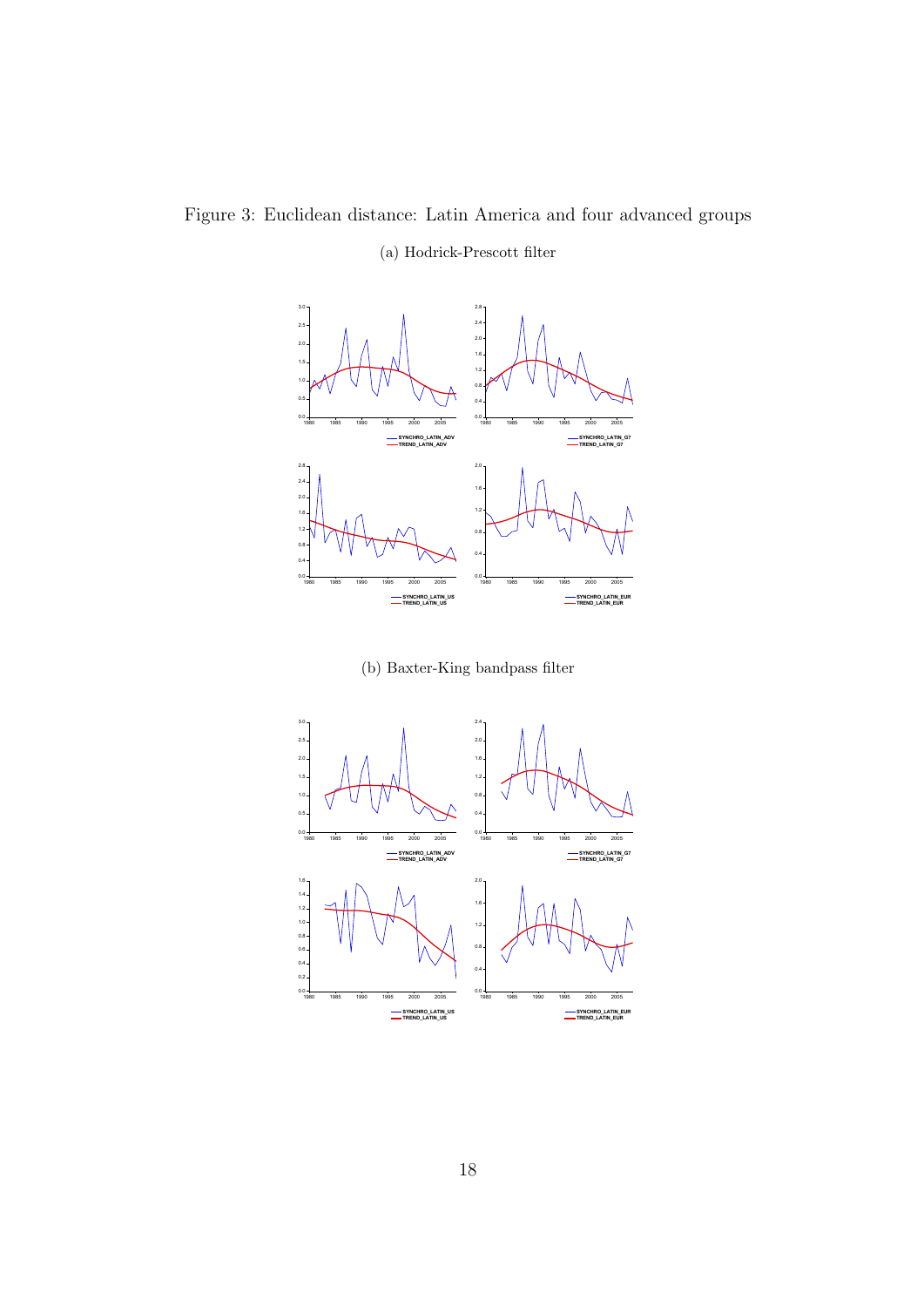Figure 4: Euclidean distance: Eastern Europe and four advanced groups (a) Hodrick-Prescott filter



(b) Baxter-King bandpass filter

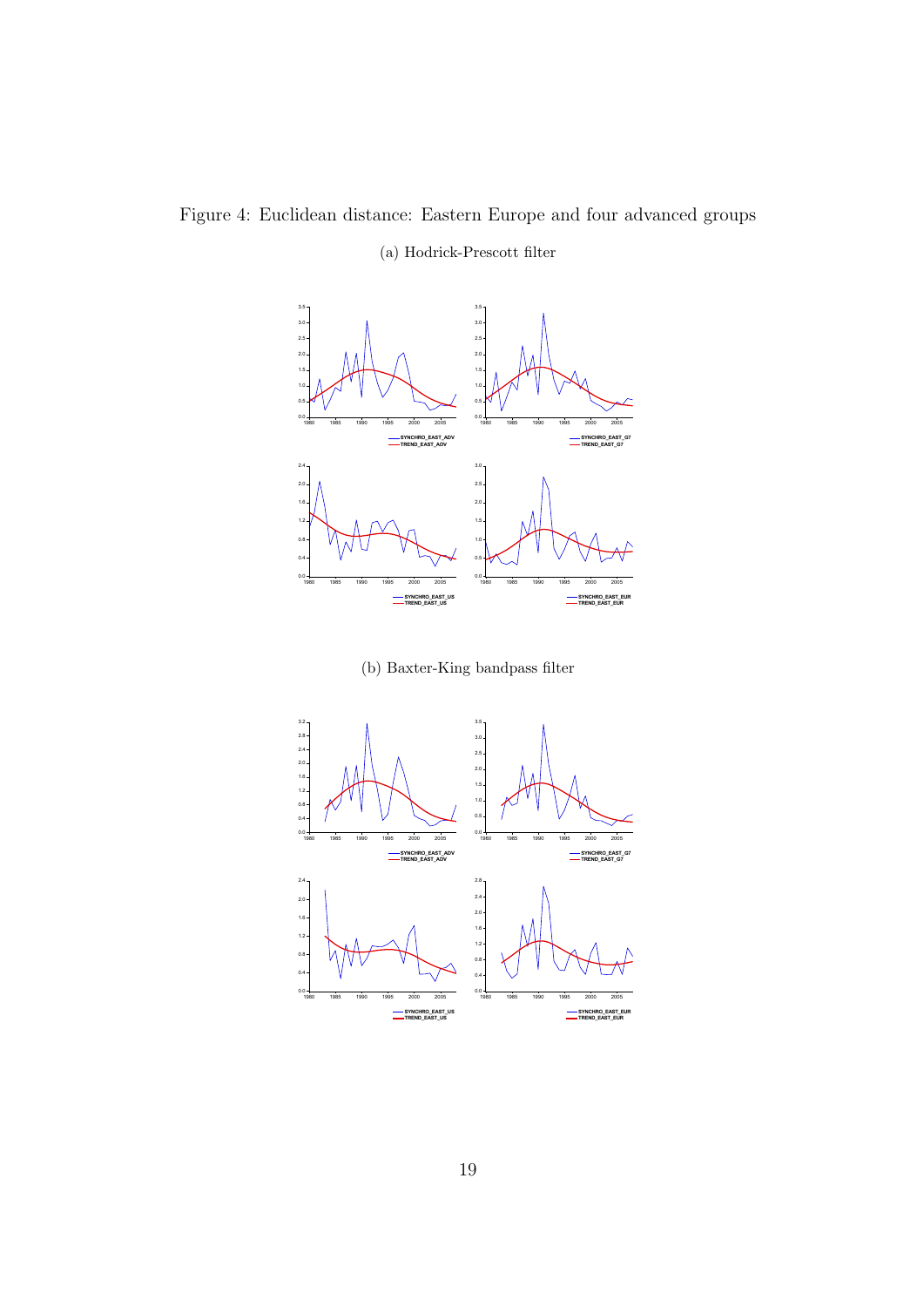## A The correlation coefficient and the Euclidean distance

The correlation coefficient and the Euclidean distance convey the same qualitative information about interdependence for standardized random variables. The correlation coefficient between two random variables x and y, denoted as  $\rho(x, y)$ , is given as

$$
\rho(x,y) = \frac{cov(x,y)}{\sigma_x \sigma_y} \n= \frac{\frac{1}{n} \sum_{i=1}^n x_i y_i - E(x) E(y)}{\sigma_x \sigma_y}
$$
\n(3)

Suppose that  $x$  and  $y$  are standardized variables, so that they have zero mean and unit variance. Then,  $E(x) = E(y) = 0$  and  $\sigma_x = \sigma_y = 1$ , and equation (3) reduces to

$$
\rho(x, y) = \frac{1}{n} \sum_{i=1}^{n} x_i y_i
$$
\n(4)

The Euclidean distance between two random variables x and y, written as  $d(x, y)$ , is given by

$$
d(x,y) = \sqrt{\sum_{i=1}^{n} (x_i - y_i)^2}
$$
  
= 
$$
\sqrt{\sum_{i=1}^{n} x_i^2 + \sum_{i=1}^{n} y_i^2 - 2 \sum_{i=1}^{n} x_i y_i}
$$
 (5)

If x and y are standardized variables, then  $\sum x^2 = \sum y^2 = n$ . Thus,

$$
d(x,y) = \sqrt{2n - 2\sum_{i=1}^{n} x_i y_i}
$$

and using equation (4), we get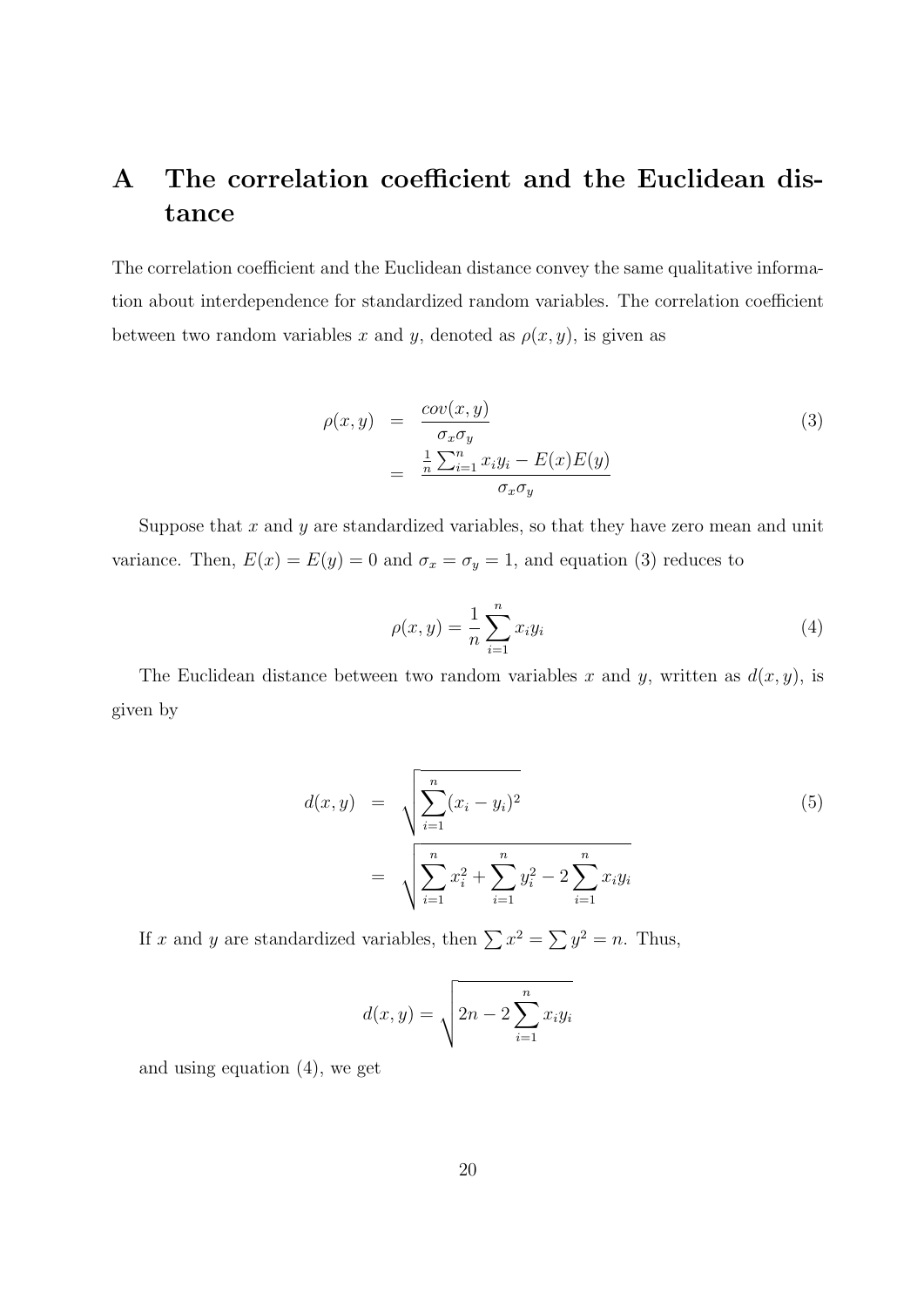$$
\rho(x,y) = 1 - \frac{d^2(x,y)}{2n} \tag{6}
$$

The correlation coefficient is equal to one when the Euclidean distance is zero. For any strictly positive value of the Euclidean distance, the correlation coefficient will be strictly smaller than unity.

In the one-dimensional case, the distance between two points on the real line is simply the absolute value of their numerical difference. Therefore,

$$
\sqrt{(x-y)^2} = |x-y| \tag{7}
$$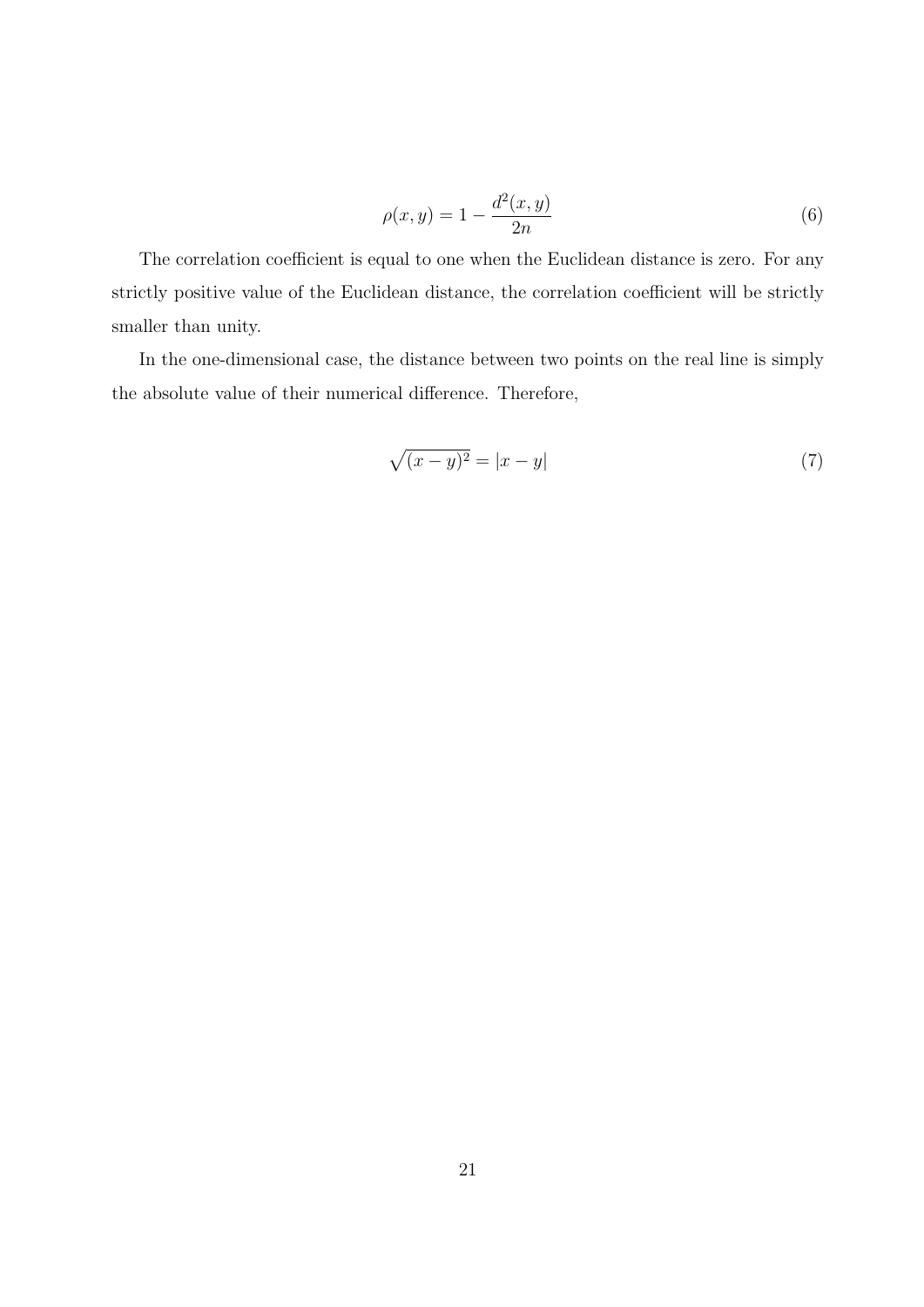|                  |           |           |           |           | Structural break occurs in |           |           |           |           |
|------------------|-----------|-----------|-----------|-----------|----------------------------|-----------|-----------|-----------|-----------|
|                  | 1999      | 2000      | 2001      | 2002      | 2003                       | 2004      | 2005      | 2006      | 2007      |
| GAP-ADV          | 0.05      | $0.09**$  | $0.09**$  | $0.09**$  | $0.09**$                   | $0.10***$ | $0.11***$ | $0.11***$ | $0.11***$ |
|                  | (0.04)    | (0.04)    | (0.04)    | (0.04)    | (0.04)                     | (0.04)    | (0.04)    | (0.04)    | (0.04)    |
| Structural break | $0.71***$ | $1.07***$ | $1.07***$ | $1.08***$ | $1.06***$                  | $1.08***$ | $1.09***$ | $1.09***$ | $1.07***$ |
|                  | (0.08)    | (0.10)    | (0.10)    | (0.11)    | (0.11)                     | (0.11)    | (0.12)    | (0.12)    | (0.12)    |
| GAP-G7           | 0.02      | $0.07*$   | $0.07*$   | $0.07*$   | $0.09**$                   | $0.11***$ | $0.11***$ | $0.11***$ | $0.11***$ |
|                  | (0.04)    | (0.04)    | (0.04)    | (0.04)    | (0.04)                     | (0.04)    | (0.04)    | (0.04)    | (0.04)    |
| Structural break | $0.70***$ | $0.85***$ | $0.85***$ | $0.85***$ | $0.88***$                  | $0.92***$ | $0.92***$ | $0.92***$ | $0.90***$ |
|                  | (0.07)    | (0.08)    | (0.08)    | (0.08)    | (0.09)                     | (0.10)    | (0.10)    | (0.10)    | (0.10)    |
| GAP-US           | $0.14***$ | $0.11***$ | $0.10**$  | $0.11**$  | $0.13***$                  | $0.14***$ | $0.14***$ | $0.14***$ | $0.16***$ |
|                  | (0.05)    | (0.05)    | (0.04)    | (0.04)    | (0.04)                     | (0.04)    | (0.04)    | (0.04)    | (0.04)    |
| Structural break | $0.36***$ | $0.47***$ | $0.67***$ | $0.66***$ | $0.67***$                  | $0.70***$ | $0.70***$ | $0.72***$ | $0.77***$ |
|                  | (0.08)    | (0.08)    | (0.08)    | (0.08)    | (0.08)                     | (0.09)    | (0.09)    | (0.09)    | (0.09)    |
| GAP-EUROPE       | $-0.15**$ | $-0.12**$ | $-0.07$   | 0.07      | $-0.07$                    | $-0.02$   | $-0.02$   | $-0.02$   | 0.00      |
|                  | (0.06)    | (0.06)    | (0.05)    | (0.05)    | (0.05)                     | (0.05)    | (0.05)    | (0.05)    | (0.05)    |
| Structural break | $0.65***$ | $0.62***$ | $0.60***$ | $0.63***$ | $0.63***$                  | $0.58***$ | $0.59***$ | $0.65***$ | $0.61***$ |
|                  | (0.08)    | (0.08)    | (0.07)    | (0.07)    | (0.07)                     | (0.07)    | (0.07)    | (0.08)    | (0.07)    |
|                  |           |           |           |           |                            |           |           |           |           |
| Observations     | 694       | 694       | 694       | 694       | 694                        | 694       | 694       | 694       | 694       |
| Countries        | 30        | 30        | 30        | 30        | 30                         | 30        | 30        | 30        | 30        |

Table A1: Sensitivity analysis: Baxter-King filter<sup>a,b</sup>

<sup>a</sup> Standard errors in parentheses. \* Significant at  $10\%$  level; \*\* significant at  $5\%$  level; \*\*\* significant at  $1\%$  level.<br><sup>b</sup> All output gaps in this table have been computed using the Baxter-King filter. Some obs of missing data for some Eastern European countries.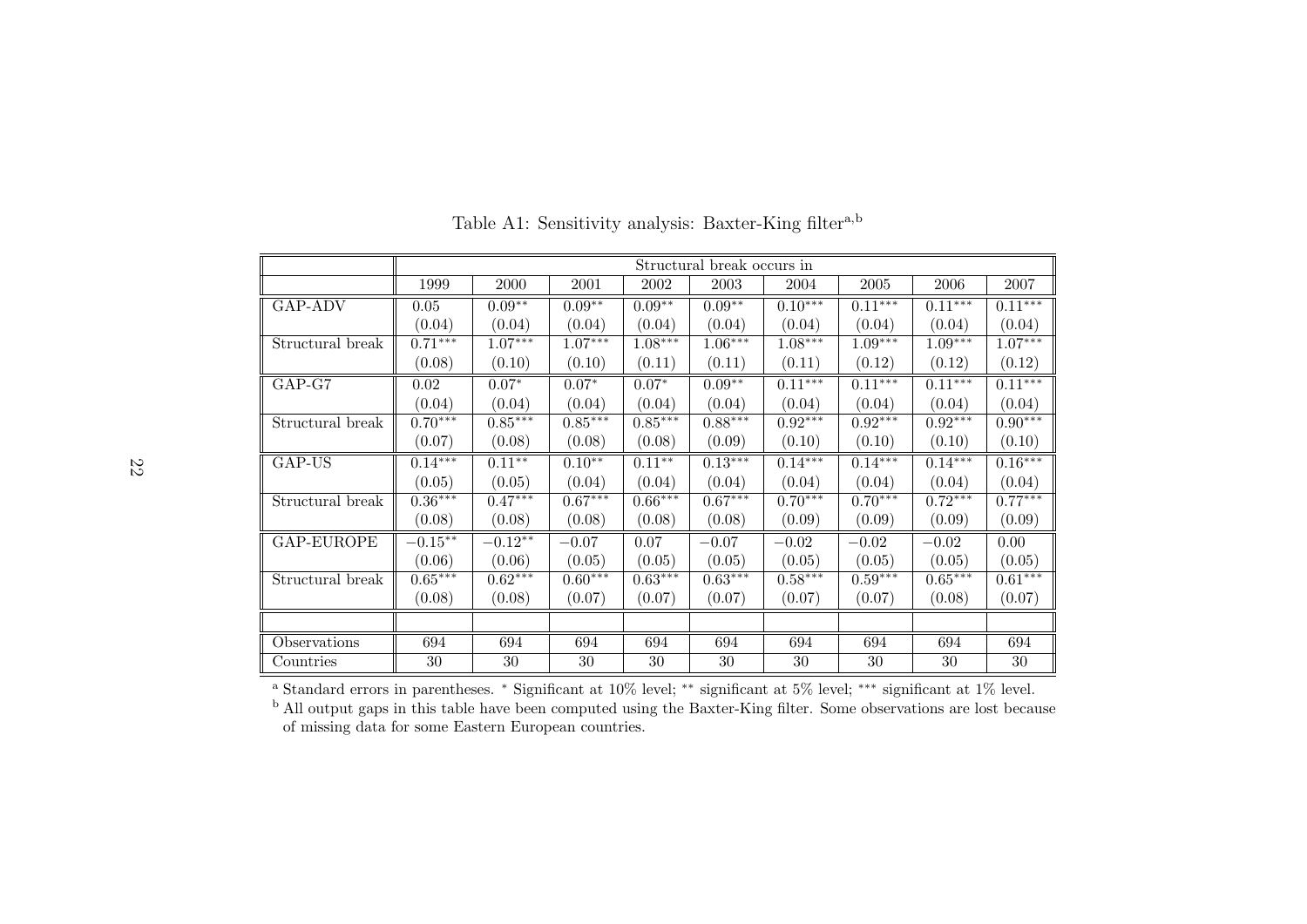|                  |           |           |           | Structural break occurs in |           |           |           |           |           |
|------------------|-----------|-----------|-----------|----------------------------|-----------|-----------|-----------|-----------|-----------|
|                  | 1999      | 2000      | 2001      | 2002                       | 2003      | 2004      | 2005      | 2006      | 2007      |
| <b>GAP-ADV</b>   | $0.36***$ | $0.35***$ | $0.35***$ | $0.35***$                  | $0.35***$ | $0.36***$ | $0.36***$ | $0.36***$ | $0.37***$ |
|                  | (0.07)    | (0.06)    | (0.06)    | (0.06)                     | (0.06)    | (0.06)    | (0.06)    | (0.06)    | (0.06)    |
| Structural break | 0.21      | $0.50***$ | $0.49**$  | $0.48***$                  | $0.46**$  | $0.41*$   | $0.39*$   | $0.40*$   | $0.40*$   |
|                  | (0.15)    | (0.19)    | (0.19)    | (0.20)                     | (0.20)    | (0.21)    | (0.21)    | (0.21)    | (0.21)    |
| GAP-G7           | $0.26***$ | $0.26***$ | $0.26***$ | $0.27***$                  | $0.28***$ | $0.29***$ | $0.30***$ | $0.29***$ | $0.30***$ |
|                  | (0.07)    | (0.07)    | (0.07)    | (0.07)                     | (0.07)    | (0.07)    | (0.07)    | (0.07)    | (0.07)    |
| Structural break | $0.30**$  | $0.42***$ | $0.42***$ | $0.41***$                  | $0.37**$  | $0.33*$   | $0.33*$   | $0.34*$   | $0.35*$   |
|                  | (0.14)    | (0.16)    | (0.16)    | (0.16)                     | (0.17)    | (0.18)    | (0.19)    | (0.18)    | (0.19)    |
| GAP-US           | 0.03      | 0.02      | 0.04      | 0.04                       | 0.06      | 0.09      | 0.09      | 0.09      | 0.09      |
|                  | (0.07)    | (0.07)    | (0.07)    | (0.07)                     | (0.07)    | (0.07)    | (0.07)    | (0.07)    | (0.07)    |
| Structural break | $0.47***$ | $0.57***$ | $0.67***$ | $0.66***$                  | $0.63***$ | $0.67***$ | $0.66***$ | $0.67***$ | $0.73***$ |
|                  | (0.15)    | (0.15)    | (0.16)    | (0.16)                     | (0.18)    | (0.22)    | (0.22)    | (0.22)    | (0.24)    |
| GAP-EUROPE       | $-0.03$   | $-0.02$   | 0.02      | $-0.00$                    | 0.01      | 0.06      | 0.07      | 0.07      | 0.08      |
|                  | (0.10)    | (0.10)    | (0.09)    | (0.09)                     | (0.09)    | (0.09)    | (0.08)    | (0.08)    | (0.08)    |
| Structural break | $0.38***$ | $0.36***$ | $0.33**$  | $0.40***$                  | $0.38***$ | $0.31**$  | $0.29**$  | $0.33**$  | $0.32**$  |
|                  | (0.13)    | (0.13)    | (0.13)    | (0.13)                     | (0.13)    | (0.13)    | (0.14)    | (0.14)    | (0.14)    |
|                  |           |           |           |                            |           |           |           |           |           |
| Observations     | 232       | 232       | 232       | 232                        | 232       | 232       | 232       | 232       | 232       |
| Countries        | 8         | 8         | 8         | 8                          | 8         | 8         | 8         | 8         | 8         |

Table A2: Sensitivity analysis: Asia<sup>a,b</sup>

a Standard errors in parentheses. <sup>∗</sup> Significant at 10% level; ∗∗ significant at 5% level; ∗∗∗ significant at 1%level.

b All output gaps in this table have been computed using the Hodrick-Prescott filter.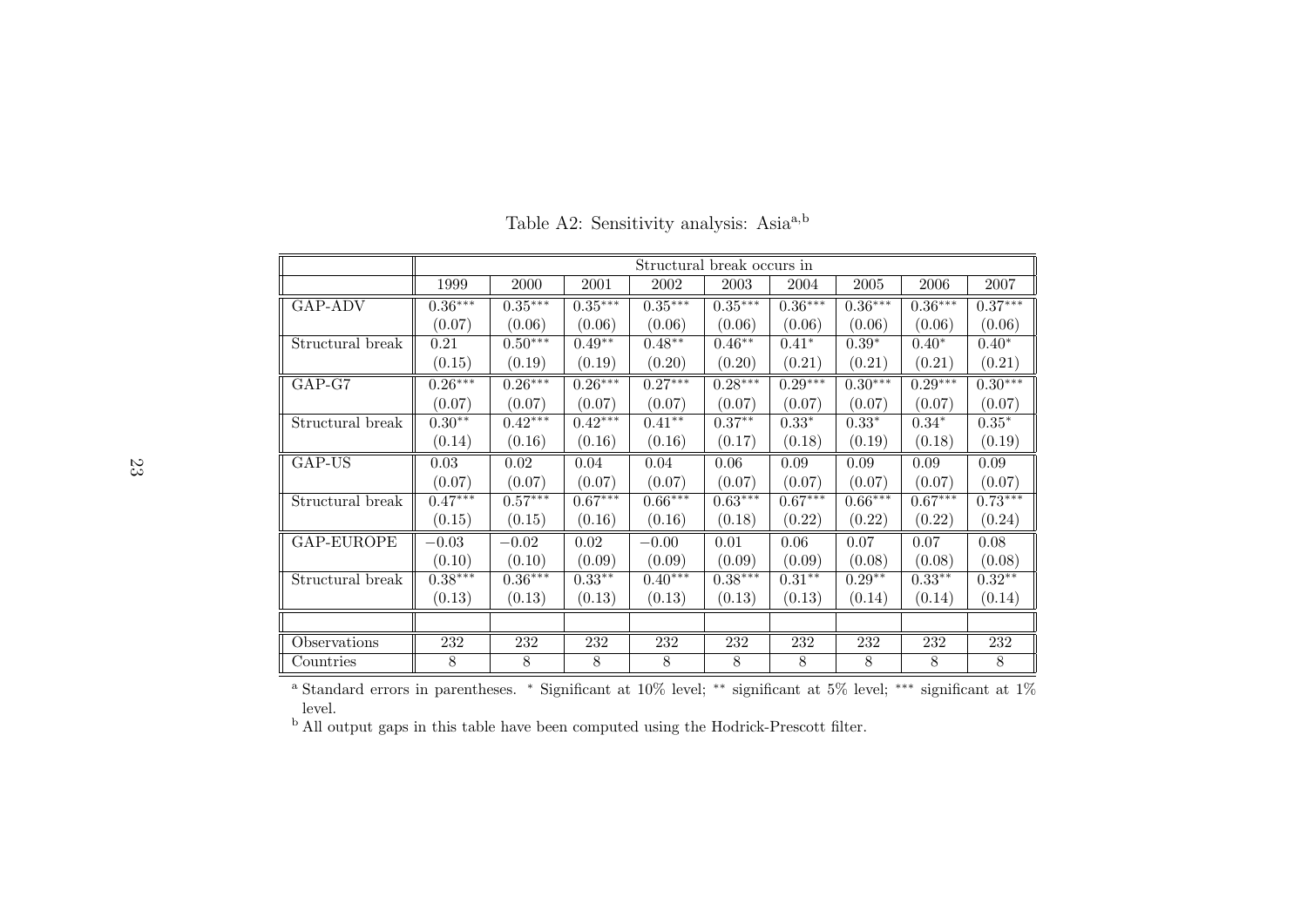|                  |           |           |           |           | Structural break occurs in |           |           |           |           |
|------------------|-----------|-----------|-----------|-----------|----------------------------|-----------|-----------|-----------|-----------|
|                  | 1999      | 2000      | 2001      | 2002      | 2003                       | 2004      | 2005      | 2006      | 2007      |
| GAP-ADV          | $-0.12*$  | $-0.07$   | $-0.07$   | $-0.07$   | $-0.07$                    | $-0.05$   | $-0.05$   | $-0.05$   | $-0.04$   |
|                  | (0.07)    | (0.06)    | (0.06)    | (0.06)    | (0.06)                     | (0.06)    | (0.06)    | (0.06)    | (0.06)    |
| Structural break | $0.71***$ | $0.99***$ | $0.98***$ | $1.03***$ | $1.01***$                  | $0.88***$ | $0.88***$ | $0.87***$ | $0.87***$ |
|                  | (0.14)    | (0.19)    | (0.19)    | (0.19)    | (0.20)                     | (0.21)    | (0.21)    | (0.21)    | (0.21)    |
| GAP-G7           | $-0.12*$  | $-0.08$   | $-0.08$   | $-0.08$   | $-0.05$                    | $-0.02$   | $-0.02$   | $-0.02$   | $-0.01$   |
|                  | (0.07)    | (0.06)    | (0.06)    | (0.06)    | (0.07)                     | (0.07)    | (0.07)    | (0.07)    | (0.07)    |
| Structural break | $0.75***$ | $0.87***$ | $0.87***$ | $0.89***$ | $0.84***$                  | $0.72***$ | $0.72***$ | $0.72***$ | $0.72***$ |
|                  | (0.13)    | (0.15)    | (0.15)    | (0.15)    | (0.16)                     | (0.18)    | (0.18)    | (0.18)    | (0.18)    |
| GAP-US           | $0.15***$ | $0.14***$ | $0.14***$ | $0.14***$ | $0.17***$                  | $0.20***$ | $0.21***$ | $0.21***$ | $0.21***$ |
|                  | (0.07)    | (0.07)    | (0.06)    | (0.06)    | (0.06)                     | (0.06)    | (0.06)    | (0.06)    | (0.06)    |
| Structural break | $0.43***$ | $0.54***$ | $0.72***$ | $0.73***$ | $0.69***$                  | $0.60***$ | $0.60***$ | $0.61***$ | $0.68***$ |
|                  | (0.14)    | (0.14)    | (0.15)    | (0.15)    | (0.16)                     | (0.20)    | (0.21)    | (0.21)    | (0.22)    |
| GAP-EUROPE       | $-0.18*$  | $-0.16*$  | $-0.12$   | $-0.11$   | $-0.09$                    | 0.01      | 0.02      | 0.02      | 0.03      |
|                  | (0.09)    | (0.09)    | (0.09)    | (0.08)    | (0.08)                     | (0.08)    | (0.08)    | (0.08)    | (0.08)    |
| Structural break | $0.63***$ | $0.61***$ | $0.58***$ | $0.59***$ | $0.56***$                  | $0.41***$ | $0.40***$ | $0.47***$ | $0.45***$ |
|                  | (0.12)    | (0.12)    | (0.12)    | (0.12)    | (0.12)                     | (0.12)    | (0.13)    | (0.13)    | (0.13)    |
|                  |           |           |           |           |                            |           |           |           |           |
| Observations     | 261       | 261       | 261       | 261       | 261                        | 261       | 261       | 261       | 261       |
| Countries        | 9         | 9         | 9         | 9         | 9                          | 9         | 9         | 9         | 9         |

Table A3: Sensitivity analysis: Latin America<sup>a,b</sup>

a Standard errors in parentheses. <sup>∗</sup> Significant at 10% level; ∗∗ significant at 5% level; ∗∗∗ significant at 1% level. b All output gaps in this table have been computed using the Hodrick-Prescott filter.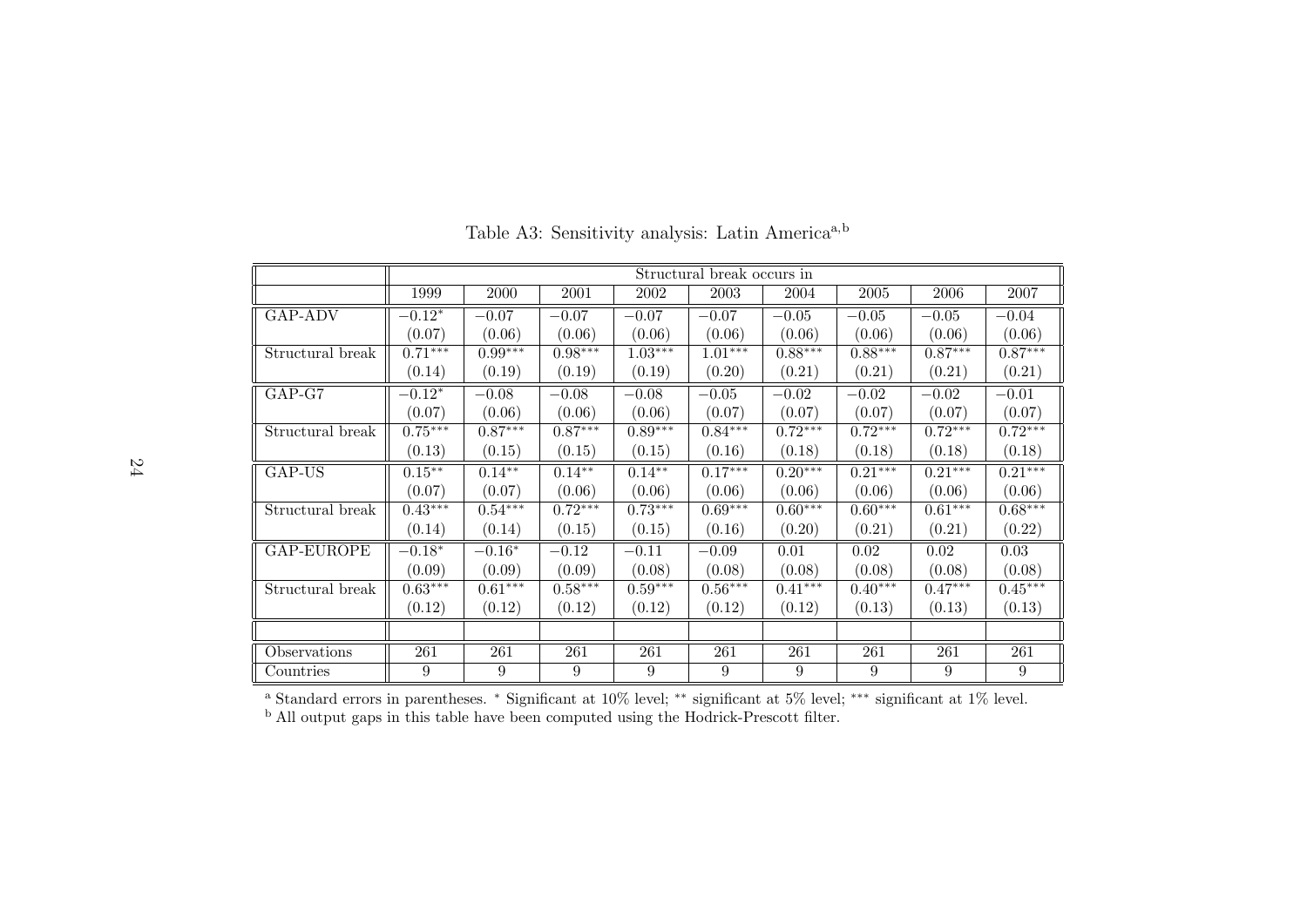|                  |           |           |           |           | Structural break occurs in |           |           |           |           |
|------------------|-----------|-----------|-----------|-----------|----------------------------|-----------|-----------|-----------|-----------|
|                  | 1999      | 2000      | 2001      | 2002      | 2003                       | 2004      | 2005      | 2006      | 2007      |
| GAP-ADV          | 0.02      | 0.04      | 0.05      | 0.05      | 0.05                       | 0.06      | 0.06      | 0.06      | 0.07      |
|                  | (0.06)    | (0.05)    | (0.05)    | (0.05)    | (0.05)                     | (0.05)    | (0.05)    | (0.05)    | (0.05)    |
| Structural break | $0.69***$ | $1.18***$ | $1.18***$ | $1.21***$ | $1.20***$                  | $1.24***$ | $1.24***$ | $1.24***$ | $1.22***$ |
|                  | (0.12)    | (0.15)    | (0.15)    | (0.15)    | (0.15)                     | (0.16)    | (0.17)    | (0.17)    | (0.17)    |
| $GAP-G7$         | 0.03      | 0.06      | 0.06      | 0.06      | 0.07                       | 0.08      | 0.09      | 0.08      | $0.10*$   |
|                  | (0.07)    | (0.06)    | (0.06)    | (0.06)    | (0.06)                     | (0.06)    | (0.06)    | (0.06)    | (0.06)    |
| Structural break | $0.66***$ | $0.88***$ | $0.88***$ | $0.88***$ | $0.94***$                  | $0.99***$ | $0.99***$ | $1.02***$ | $0.99***$ |
|                  | (0.11)    | (0.12)    | (0.12)    | (0.12)    | (0.13)                     | (0.14)    | (0.15)    | (0.14)    | (0.15)    |
| GAP-US           | $0.31***$ | $0.27***$ | $0.24***$ | $0.24***$ | $0.26***$                  | $0.27***$ | $0.27***$ | $0.26***$ | $0.28***$ |
|                  | (0.08)    | (0.08)    | (0.07)    | (0.07)    | (0.07)                     | (0.07)    | (0.06)    | (0.06)    | (0.06)    |
| Structural break | $0.28**$  | $0.40***$ | $0.67***$ | $0.66***$ | $0.73***$                  | $0.96***$ | $0.99***$ | $1.02***$ | $1.11***$ |
|                  | (0.12)    | (0.12)    | (0.13)    | (0.13)    | (0.14)                     | (0.16)    | (0.17)    | (0.16)    | (0.17)    |
| GAP-EUROPE       | 0.05      | 0.06      | 0.07      | 0.04      | 0.05                       | 0.10      | 0.11      | 0.10      | $0.13*$   |
|                  | (0.09)    | (0.09)    | (0.08)    | (0.07)    | (0.07)                     | (0.07)    | (0.07)    | (0.07)    | (0.07)    |
| Structural break | $0.47***$ | $0.46***$ | $0.50***$ | $0.57***$ | $0.55***$                  | $0.53***$ | $0.55***$ | $0.63***$ | $0.59***$ |
|                  | (0.11)    | (0.11)    | (0.10)    | (0.10)    | (0.10)                     | (0.10)    | (0.10)    | (0.11)    | (0.11)    |
|                  |           |           |           |           |                            |           |           |           |           |
| Observations     | 291       | 291       | 291       | 291       | 291                        | 291       | 291       | 291       | 291       |
| Countries        | 13        | 13        | 13        | 13        | 13                         | 13        | 13        | 13        | 13        |

Table A4: Sensitivity analysis: Eastern Europe<sup>a,b</sup>

a Standard errors in parentheses. <sup>∗</sup> Significant at 10% level; ∗∗ significant at 5% level; ∗∗∗ significant at 1%level.

b All output gaps in this table have been computed using the Hodrick-Prescott filter.